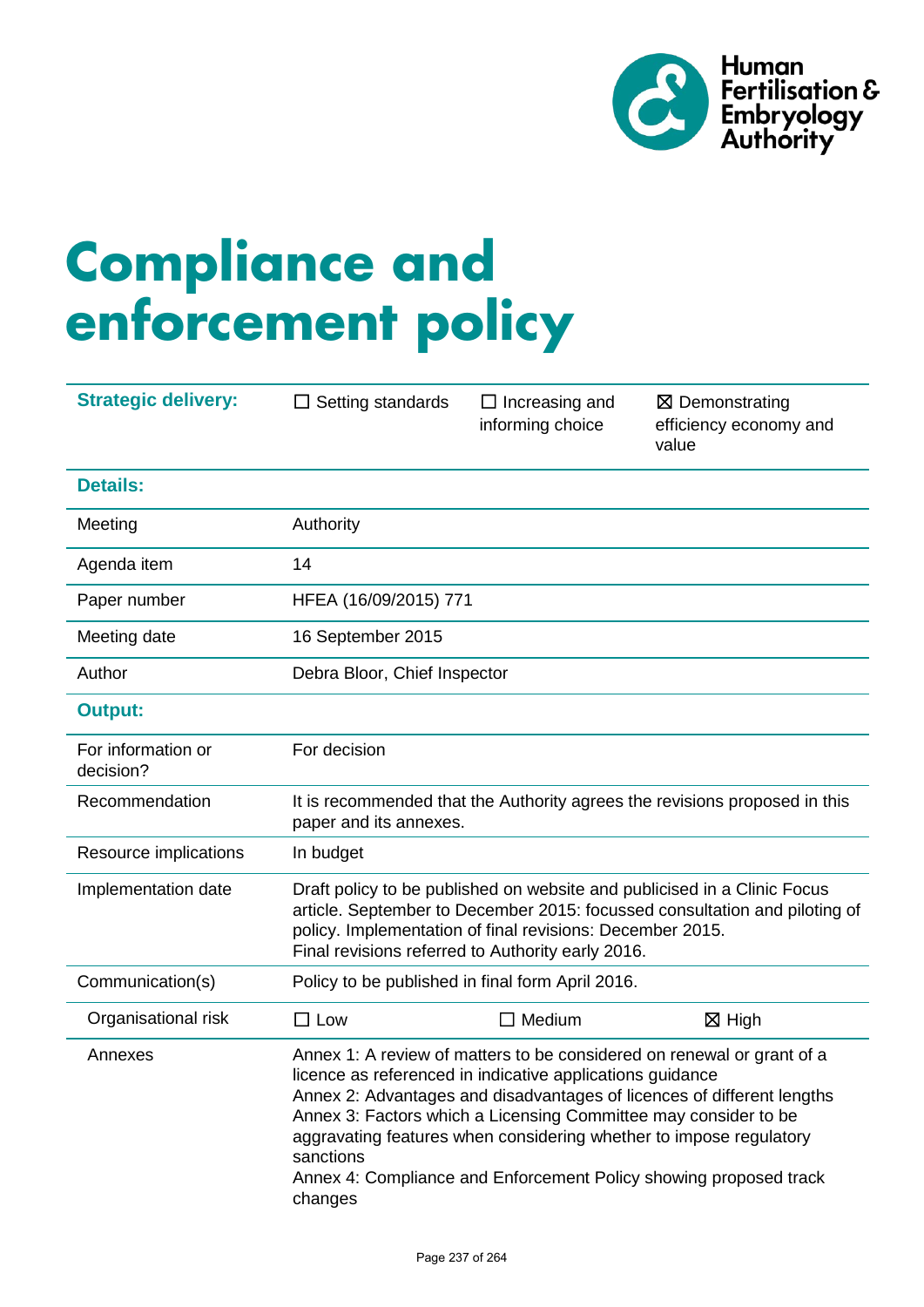## **1. Background**

- **1.1.** The HFEA's Compliance and Enforcement (C&E) policy [\(http://www.hfea.gov.uk/docs/Compliance\\_and\\_Enforcement\\_Policy\\_\(2011\).pdf\)](http://www.hfea.gov.uk/docs/Compliance_and_Enforcement_Policy_(2011).pdf) sets out our approach on the escalation and management of concerns about regulatory compliance. This policy is part of a suite of documents that also includes the Indicative Sanctions Guidance [\(http://www.hfea.gov.uk/docs/Indicative\\_Sanctions\\_Guidance.PDF\)](http://www.hfea.gov.uk/docs/Indicative_Sanctions_Guidance.PDF) and the Indicative Applications Guidance [\(http://www.hfea.gov.uk/docs/2009-08-](http://www.hfea.gov.uk/docs/2009-08-21_Indicative_applications_guidance.pdf) 21 Indicative applications quidance.pdf).
- **1.2.** This paper sets out draft proposals and recommendations for the update of this suite of documents based on learning from recent experiences and feedback from Authority members and committee Chairs on the factors that should be taken into account when considering regulatory sanctions. This paper is one of a series that sets out the proposed future direction of the regulatory regime based on previous findings and experience and in consideration of the goals of the HFEA's strategy.
- **1.3.** This revised policy will be subject to a focused consultation and will be piloted in the next three months. Final recommendations and proposals will be referred to the Authority early in 2016 prior to implementation in April 2016.

## **2. The C&E policy: review and recommendations**

- **2.1.** The C&E policy is a living document that guides the compliance team when there are difficult decisions to be made. The biggest challenges arise when decisions are made about whether regulatory non compliance poses such a significant risk that suspension or revocation of a licence may be warranted. Experience suggests that the principles and application of the current policy are broadly effective in guiding the compliance team's activities in a considerate and proportionate way.
- **2.2.** Routine inspection findings are based on a snapshot of evidence and observations but are effective in highlighting where improvements are required. In the majority of cases non compliances observed on inspection do not pose an immediate and/or direct risk to patients, their gametes or embryos and effective recommendations for improvement can be framed and implemented. In this respect the levels of scrutiny applied in the course of routine regulatory activity appears appropriately calibrated.
- **2.3.** Learning from a recent case suggests that where serious regulatory sanctions may be warranted then consideration should be given to the conduct of a more forensic review of a clinic's practices: to determine whether the critical noncompliance(s) prompting action represent one off anomalies, a practice, or are indicative of other serious failings.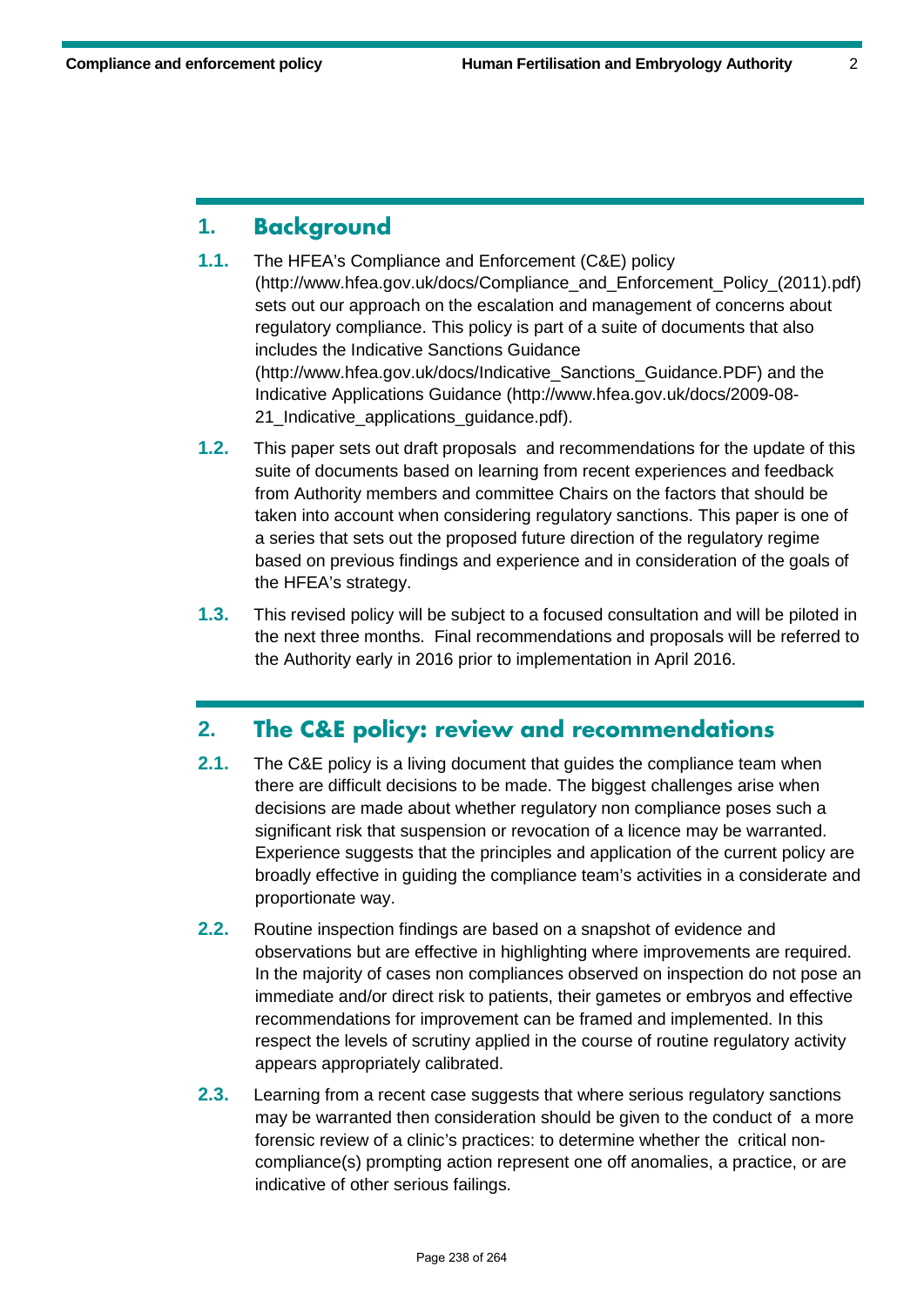- **2.4.** When a decision not to recommend grant of a licence is being considered this may be at a time when the relations between the HFEA and the licensed clinic are strained. In such circumstances, there can be a reluctance to conduct further investigations for fear of accusations of harassment. Clinic staff may feel or allege they are being treated differently and or disproportionately. To provide clarity and ensure transparency, it is recommended that the current policy is updated to explain that informal action may include further, potentially forensic scrutiny of a clinic's practices where there have been observations of noncompliance that have posed or may pose a future risk to the safety of patients or to their gametes or embryos, or where a serious breach of the Act is observed or suspected. In enshrining this in the policy this should ensure clinics are only subject to such scrutiny if concerns are suitably serious while empowering the compliance team in what may otherwise be challenging circumstances.
- **2.5.** The current C&E policy does not set out the circumstances in which a report of the findings of any investigation will be drafted and referred to a licensing committee. It is recommended that a report should be drafted whenever improvements are required and that the report should be referred to a licensing committee and be published on the HFEA's website. It is recommended that where an investigation concludes that concerns have no foundation and that there are no recommendations for improvement then no further action beyond documenting this finding in the management review records will be taken.
- **2.6.** Amendments to the current policy are also proposed to rationalise the practical sequence of events. The compliance team's current practice is to hold a management review meeting when a concern is identified to decide whether a concern is sufficiently serious to warrant further investigation and to decide and document the agreed course of action. It is recommended that the policy is updated to reflect this current practice.
- **2.7.** Proposed changes (including additional minor changes to those outlined above) are tracked in the copy of the C&E policy at annex 4.

## **3. The indicative applications guidance: review and recommendations**

- **3.1.** The indicative applications guidance sets out the matters to be considered on renewal or grant of a licence and provides a framework for deciding the length of licence to grant.
- **3.2.** A review of the current guidance is included at annexes 1 and 2. As a result of the review it is recommended that consideration be given to fairly substantive changes to the guidance.
- **3.3.** It is recommended that the guidance is amended to reference matters outlined below.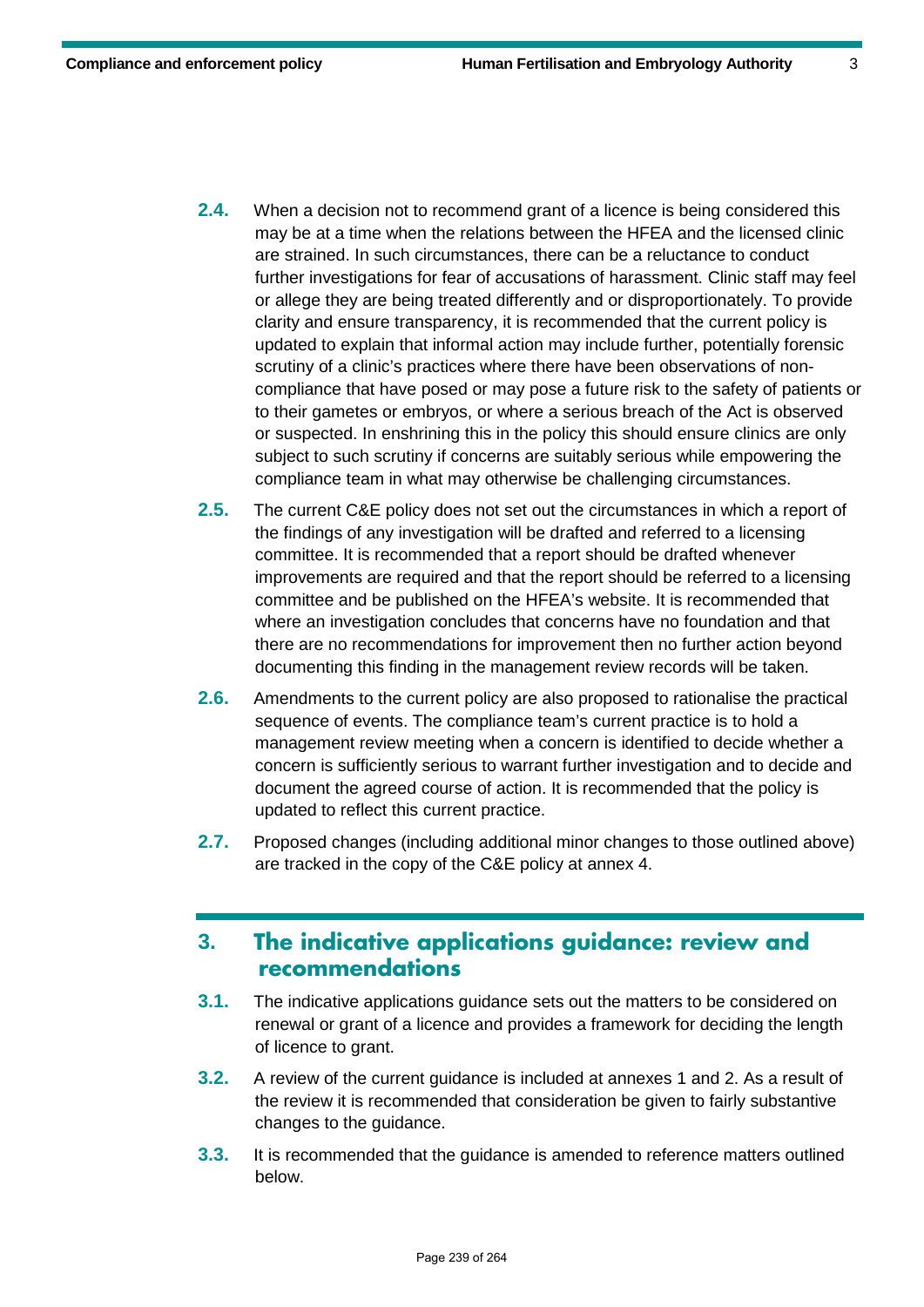- Consideration of the clinic history should routinely include (but not be restricted to) consideration of the committee minutes from the time of the clinic's last renewal or four years (if the licence was renewed less than four years prior to the application under consideration); implementation of recommendations made at the time of the last inspection; and cooperation with any alerts, advice and/or recommendations made in the intervening time;
- When considering the duration of a licence the committee should consider the scale of non-compliance; the PR's apparent understanding of the impact of the non-compliance; the PRs commitment (or otherwise) to implement corrective actions within agreed timescales; and most importantly, the risks of non-compliance to safety of patients, their embryos or gametes and or the quality of service at the time that the decision is being made.
- When considering the duration of a licence the committee should also consider the quality of service provided by the clinic. To assure consistency and proportionality consideration of quality should be based on observation of the clinics long term trends in success rates, and; feedback provided by patients.
- **3.4.** In relation to the length of licence to be granted it is recommended that four year licences remain the norm for treatment clinics; three year licences are considered where there are concerns that warrant further focused inspection after one year; two year licences are not routinely issued; one year licences are issued where there are wide ranging concerns that mean a full inspection within one year is indicated; consideration is given to the issue of Special Directions in exceptional circumstances where a clinic's licence is likely to expire before it can be demonstrated that substantive improvements have been effective.

#### **4. Indicative sanctions guidance: review and recommendations**

- **4.1.** Experience suggests that the principles and application of the current policy are broadly effective, ensuring the proportionality and consistency in relation to regulatory sanctions.
- **4.2.** A review of the current guidance is included at annex 3. As a result of the review it is recommended that consideration be given to changes to the guidance with respect to factors listed as aggravating. The recommendations for change aim to align the guidance with the sections of the Act that outline when the Authority may revoke vary or suspend a licence.
- **4.3.** In summary it is recommended the guidance is revised to list the following as aggravating factors:
	- Failure by the PR to ensure that suitable practices are used to ensure the safety of patients their gametes or embryos and or the quality of service provided and or the quality of service (option two at point 1 of annex 3).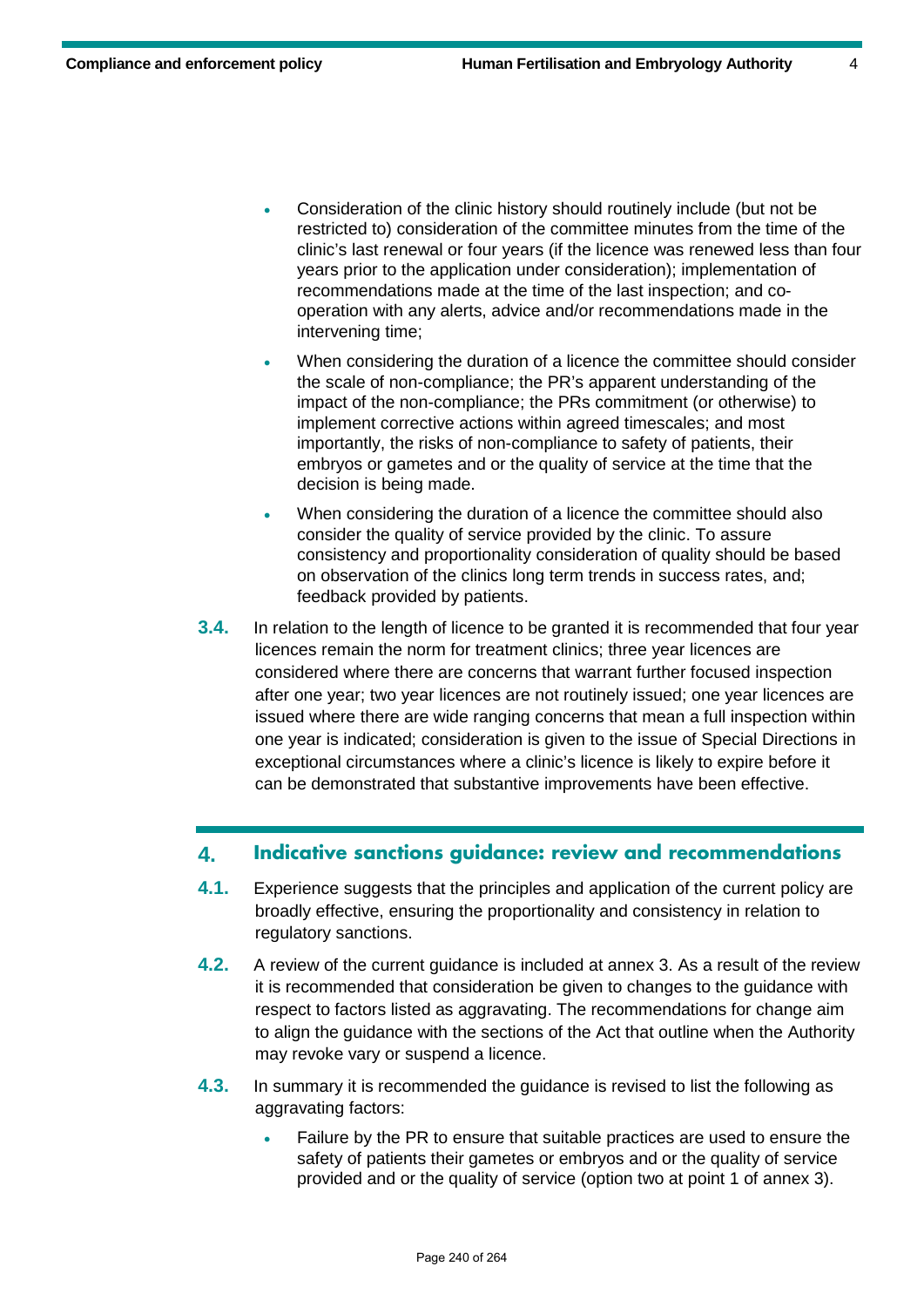- Failure by the PR to ensure compliance with the conditions of the licence where this may carry a risk to the safety of patients their gametes or embryos and or the quality of service.
- The PR ceases to be considered a suitable person by virtue of dishonesty and or failure to cooperate with investigations particularly where this may have compromised the safety of patients their gametes or embryos and or the quality of service.
- Failure by the PR to ensure suitability of staff; that proper equipment is used or that premises are suitable particularly where this has or may impact on the safety of patients their gametes or embryos and or the quality of service.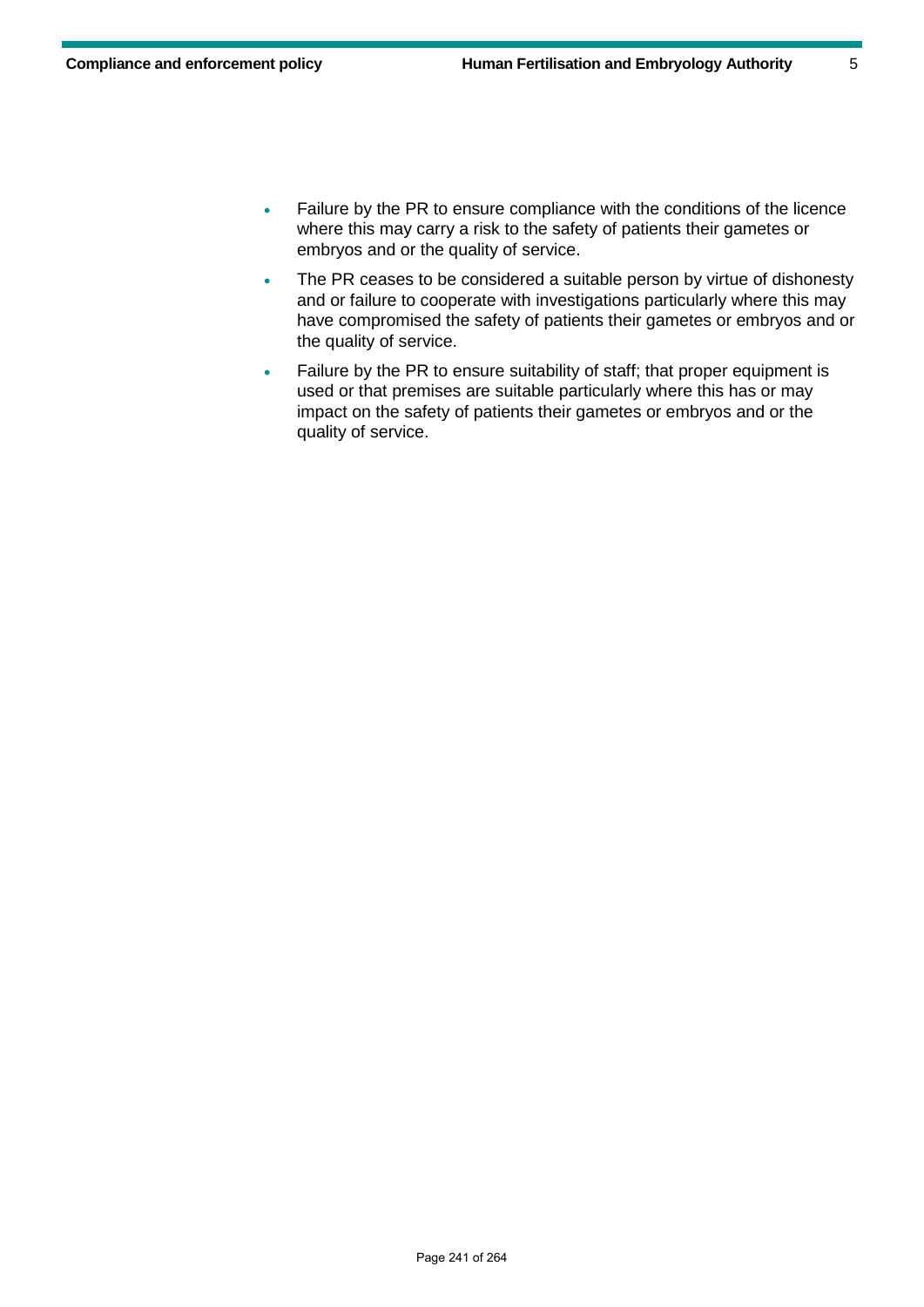## Annex 1: A review of matters to be considered on renewal or grant of a licence as referenced in indicative applications guidance

The current indicative applications guidance sets out the matters that a Licensing Committee (LC) (either a Licence Committee of the Authority or the Executive Licensing Panel) will normally take into account when deciding the duration of a licence. The following annex records whether information on these matters is currently made available to these committees and makes suggestions for revising the guidance. The recommendations for revision are informed by feedback from Committee Chair's, Authority members (in the course of a workshop), and on the basis of current decision making practices of the Executive.

| Matters to be considered on<br>renewal or grant of a licence                                                                                                                     | <b>Reporting of these matters</b>                                                                                                                                                                                                                                                                                                                                                | Comment and suggestion on the continuing<br>reference to this requirement in the guidance                                                                                                                                                                                                                                                                                                                                       |
|----------------------------------------------------------------------------------------------------------------------------------------------------------------------------------|----------------------------------------------------------------------------------------------------------------------------------------------------------------------------------------------------------------------------------------------------------------------------------------------------------------------------------------------------------------------------------|---------------------------------------------------------------------------------------------------------------------------------------------------------------------------------------------------------------------------------------------------------------------------------------------------------------------------------------------------------------------------------------------------------------------------------|
| Adherence to the regulatory<br>principles published by the<br>Authority                                                                                                          | Reports are currently structured to report<br>$\bullet$<br>inspection findings with reference to regulatory<br>principles. However, the report does not<br>specifically comment on compliance with<br>principles.                                                                                                                                                                | As reference to regulatory principles is inherent<br>$\bullet$<br>in compliance with statutory requirements then it<br>is not considered likely to be an advantage for<br>LC or ELP to be guided to consider these<br>matters specifically when considering the<br>duration of a licence.<br>It is recommended that the guidance to consider<br>$\bullet$<br>regulatory principles is removed from the<br>applications guidance |
| History of compliance with<br>2.<br>statutory requirements;<br>Directions issued by the<br>Authority; Licence Conditions;<br>and the Code of Practice issued<br>by the Authority | A clinic's "history of compliance" in terms of<br>$\bullet$<br>the implementation of recommendations made<br>in previous reports is commented on explicitly<br>in inspection reports. Reports also document<br>co-operation with any guidance, alerts, advice<br>and/or recommendations made in the time<br>between inspections.<br>Information about a clinic's history is also | Making an assessment of the "history" of non-<br>$\bullet$<br>compliance is a very significant factor in<br>informing the Executive's recommendation<br>relating to the duration of any licence to be<br>granted.<br>To maintain consistency, it is recommended<br>$\bullet$<br>that guidance clarifies that consideration of<br>the clinic history should routinely include                                                    |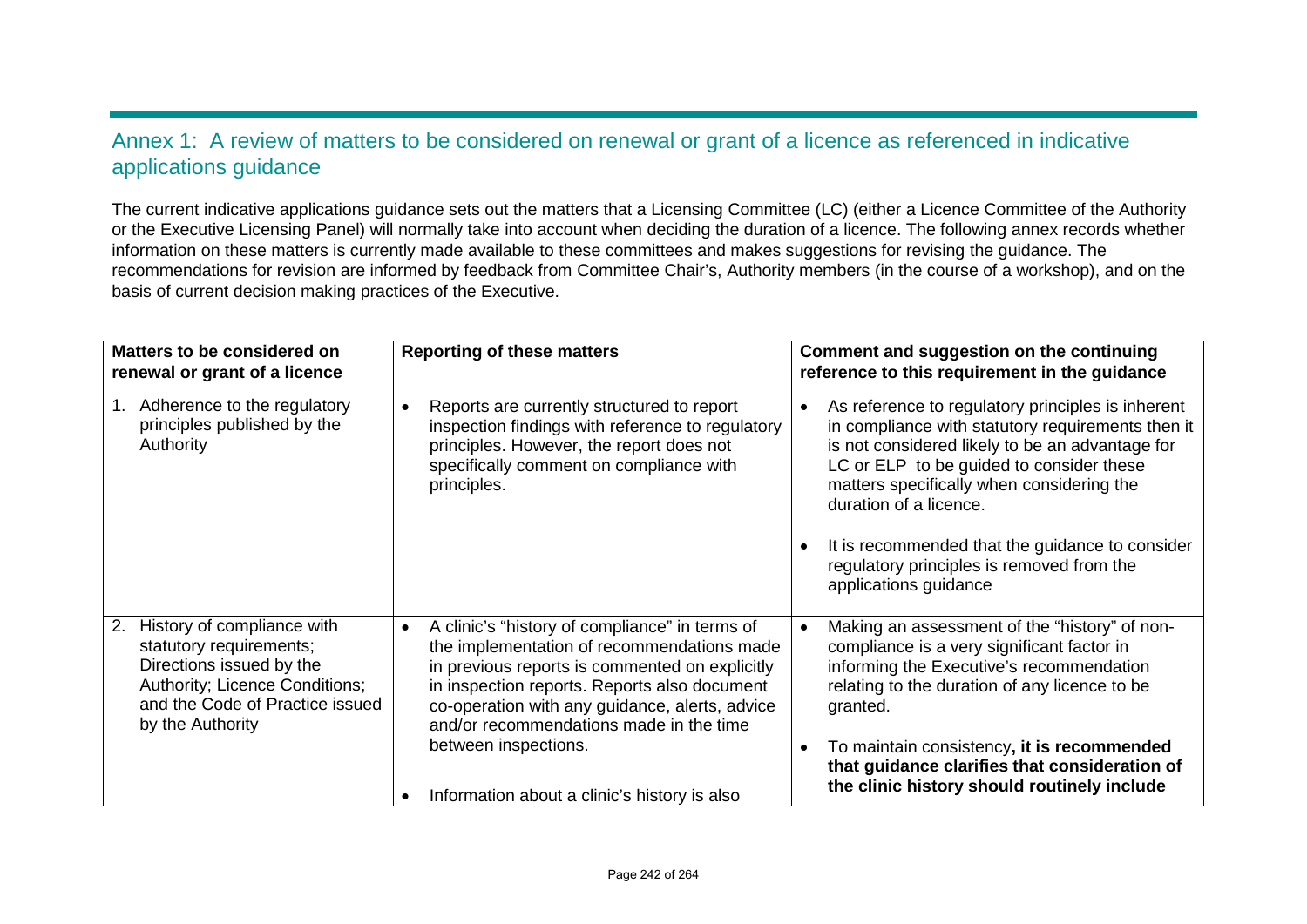|                                                                                                                                 | contained in minutes made available to the<br>LC.                                   |           | (but not be restricted to) consideration of the<br>committee minutes from the time of the<br>clinic's last renewal or four years (if the<br>licence was renewed less than four years<br>prior to the application under consideration);<br>implementation of recommendations made<br>at the time of the last inspection; and co-<br>operation with any alerts, advice and/or<br>recommendations made in the intervening<br>time. It is recommended that the committee<br>papers should therefore include four years of<br>licensing history in the form of committee<br>minutes to show a picture of compliance over<br>the entire time period since the last grant of the<br>licence. |
|---------------------------------------------------------------------------------------------------------------------------------|-------------------------------------------------------------------------------------|-----------|---------------------------------------------------------------------------------------------------------------------------------------------------------------------------------------------------------------------------------------------------------------------------------------------------------------------------------------------------------------------------------------------------------------------------------------------------------------------------------------------------------------------------------------------------------------------------------------------------------------------------------------------------------------------------------------|
|                                                                                                                                 |                                                                                     | $\bullet$ | As noted below where there is a previous<br>occurrence of failure to implement<br>recommendations for improvement and/or take<br>appropriate action with respect to alerts, advice<br>or guidance then there may be justifiable reason<br>to return to a clinic earlier than the two year<br>norm so that evidence of the implementation of<br>effective corrective action can be reviewed in<br>the course of a focused site visit. This is not<br>meant to be punitive but is intended to<br>encourage and ensure regulatory compliance.                                                                                                                                            |
| 3. Compliance with<br>recommendations made by<br>Licence Committee/Executive<br><b>Licensing Panel/Compliance</b><br>Department | See above - this is captured in consideration<br>$\bullet$<br>of a clinic's history | $\bullet$ | It is recommended that this is removed from the<br>applications guidance                                                                                                                                                                                                                                                                                                                                                                                                                                                                                                                                                                                                              |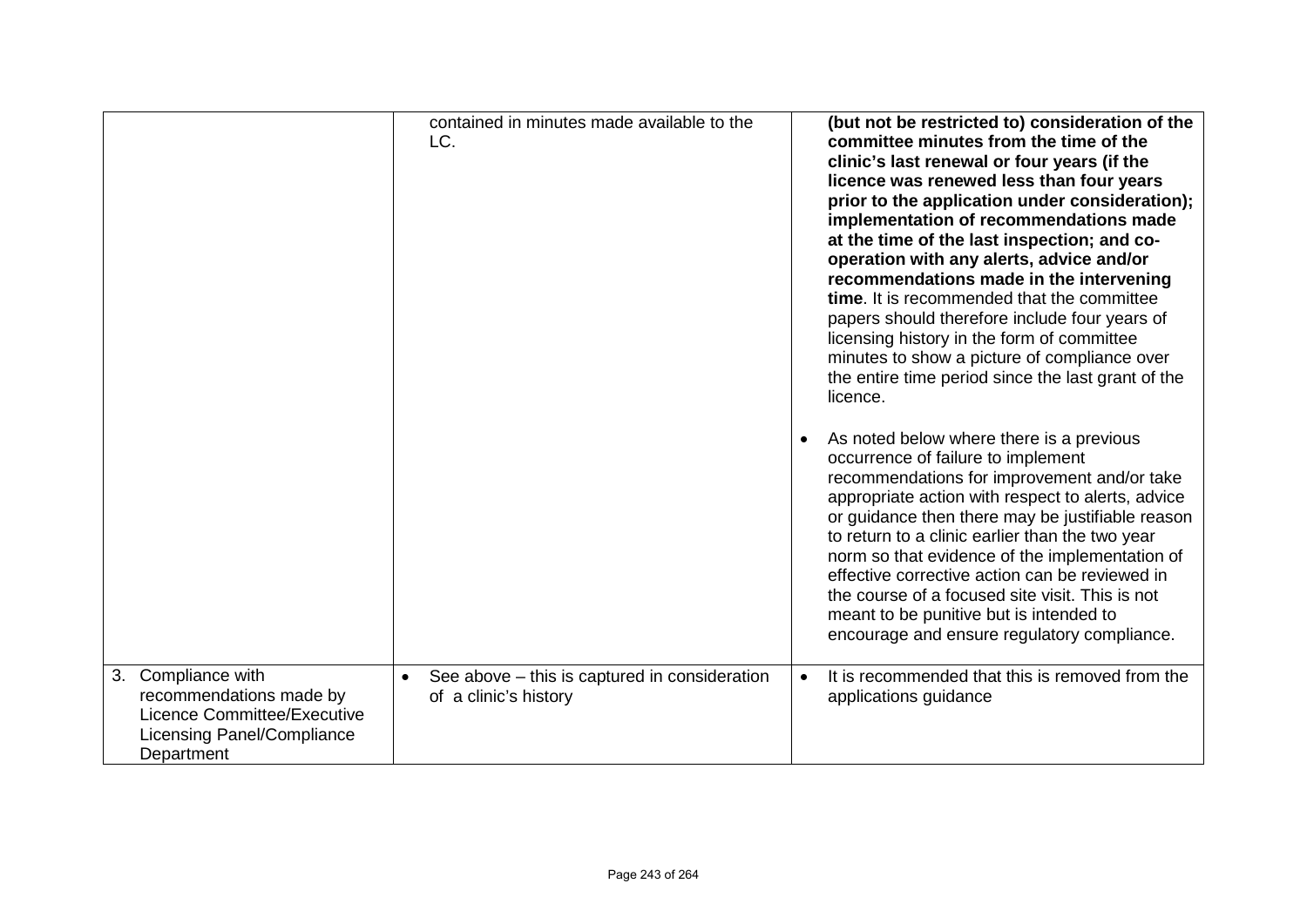| 4. Status of the quality<br>management systems in place<br>at the premises to be licensed<br>Status of the premises and<br>facilities at the premises to be<br>licensed | All non-compliance with statutory<br>$\bullet$<br>requirements - including these aspects of<br>practice - is commented on in reports. | In the absence of assurance that the PR has or<br>will ensure compliance with statutory<br>requirements then the statutory test for issue of<br>a licence (as outlined in decision trees) cannot<br>be met and a licence cannot be recommended<br>or granted.                                                                                                                                                                                                                                                                                                                |
|-------------------------------------------------------------------------------------------------------------------------------------------------------------------------|---------------------------------------------------------------------------------------------------------------------------------------|------------------------------------------------------------------------------------------------------------------------------------------------------------------------------------------------------------------------------------------------------------------------------------------------------------------------------------------------------------------------------------------------------------------------------------------------------------------------------------------------------------------------------------------------------------------------------|
| Timely provision of accurate<br>Register data to the Authority                                                                                                          |                                                                                                                                       | These three aspects of compliance (the<br>requirement to have a QMS, suitable premises<br>and to submit data to the HFEA) have no unique<br>role in ensuring the safety of gametes, embryos<br>or patients however and it is recommended that<br>this is removed from the applications guidance.                                                                                                                                                                                                                                                                             |
|                                                                                                                                                                         |                                                                                                                                       | It is recommended that the guidance is<br>revised to note that the when considering<br>the duration of a licence the committee<br>should consider the scale of non-<br>compliance; the PR's apparent<br>understanding of the impact of the non-<br>compliance; the PRs commitment (or<br>otherwise) to implement corrective actions<br>within agreed timescales; and most<br>importantly, the risks to safety of patients,<br>their embryos or gametes and or the quality<br>of service of non-compliances as they<br>remain at the time that the decision is being<br>made. |
|                                                                                                                                                                         |                                                                                                                                       | This recommendation aims to ensure<br>proportionality - so even if a report documents a<br>large number of non-compliances, where there<br>has been a prompt and effective response it is<br>recognised that the risks associated with non-                                                                                                                                                                                                                                                                                                                                  |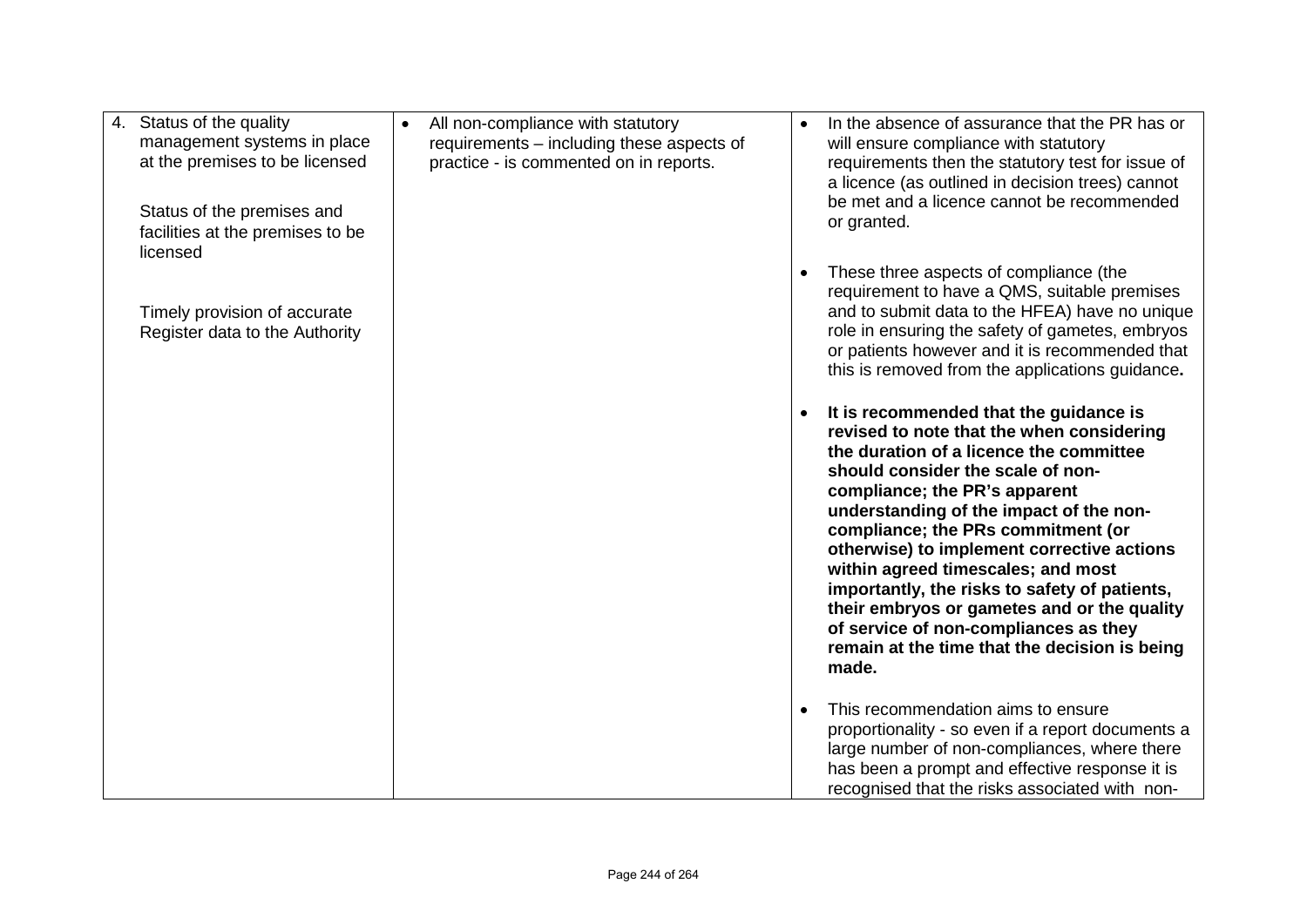|                                                                                                                                |                                                                                                                                                                                           | compliance have been mitigated. Where the<br>PRs response indicates failure to commit to<br>make improvements or even failure to<br>appreciate the seriousness of non-compliance<br>then there may be reduced confidence that<br>compliance can be assured going forward and<br>therefore there may be justifiable reason to<br>return to a clinic earlier than the two year norm<br>so that evidence of the implementation of<br>effective corrective action can be reviewed in<br>the course of a focused site visit. As above this<br>is not meant to be punitive but is intended to<br>encourage and ensure regulatory compliance.                                                   |
|--------------------------------------------------------------------------------------------------------------------------------|-------------------------------------------------------------------------------------------------------------------------------------------------------------------------------------------|------------------------------------------------------------------------------------------------------------------------------------------------------------------------------------------------------------------------------------------------------------------------------------------------------------------------------------------------------------------------------------------------------------------------------------------------------------------------------------------------------------------------------------------------------------------------------------------------------------------------------------------------------------------------------------------|
| Number of incidents reported by<br>5.<br>the clinic in comparison to the<br>average number of incidents<br>reported per clinic | The Executive does not compare the number<br>$\bullet$<br>of incidents reported by clinics. Serious<br>incidents (grade A and some grade B<br>incidents) are the subject of reports to LC | Any reference to specific incidents in routine<br>$\bullet$<br>inspection reports could have the effect of<br>deterring open and transparent incident<br>reporting and this in turn could impact on<br>opportunities for learning from incidents.<br>It is recommended that the guidance is revised<br>to remove reference to these matters.<br>It is noted that in considering an incident<br>$\bullet$<br>investigation report a LC would take into<br>account the risks of any non-compliance or<br>failure identified in the investigation and the<br>clinic's history and this should provide<br>assurance that due consideration is given to<br>incidents in matters of licensing. |
| Number of complaints made to<br>6.                                                                                             | The Executive does not compare the number<br>$\bullet$                                                                                                                                    | It is recommended that the guidance is revised<br>$\bullet$                                                                                                                                                                                                                                                                                                                                                                                                                                                                                                                                                                                                                              |
| the Authority against the Clinic                                                                                               | of complaints made against clinics and this is                                                                                                                                            | to remove reference to these matters.                                                                                                                                                                                                                                                                                                                                                                                                                                                                                                                                                                                                                                                    |
| in comparison to the average                                                                                                   | not referenced in inspection reports. The                                                                                                                                                 |                                                                                                                                                                                                                                                                                                                                                                                                                                                                                                                                                                                                                                                                                          |
| number of complaints per clinic                                                                                                | number of complaints reported is small and                                                                                                                                                |                                                                                                                                                                                                                                                                                                                                                                                                                                                                                                                                                                                                                                                                                          |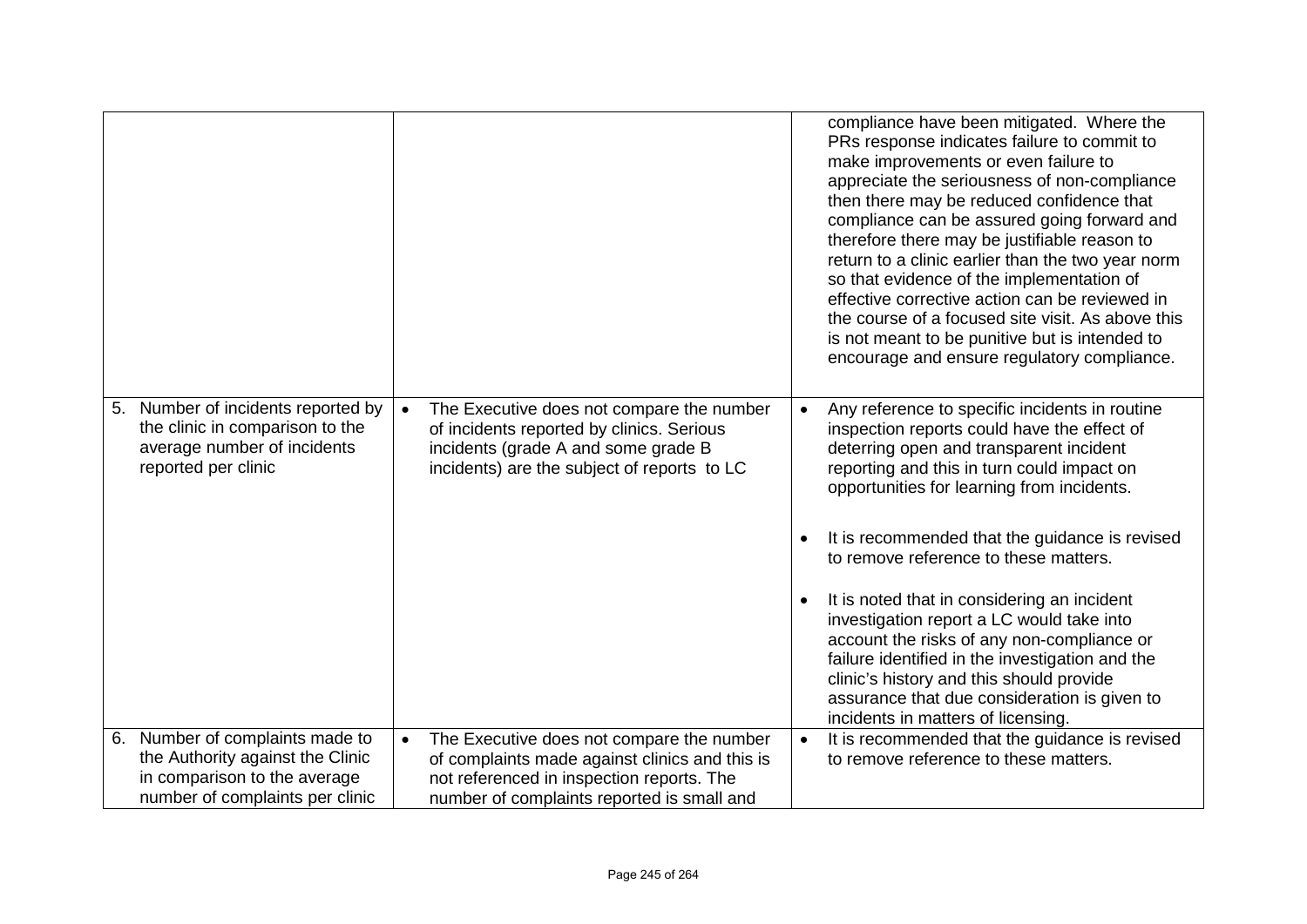|                                                                                                        | often beyond the remit of the HFEA (being in<br>relation to costs, funding, waiting times etc.).                                                                                                                                                                                                                                                                                                                                                                                                                                                                                                                                                    | $\bullet$ | Should a complaint investigation identify serious<br>concerns that warrant recommendations for<br>improvement or even regulatory sanction then<br>this would be escalated to LC in a separate<br>report so, as with incidents, there is assurance<br>that where relevant, due consideration is given<br>to complaints in matters of licensing.                                                                                                                                              |
|--------------------------------------------------------------------------------------------------------|-----------------------------------------------------------------------------------------------------------------------------------------------------------------------------------------------------------------------------------------------------------------------------------------------------------------------------------------------------------------------------------------------------------------------------------------------------------------------------------------------------------------------------------------------------------------------------------------------------------------------------------------------------|-----------|---------------------------------------------------------------------------------------------------------------------------------------------------------------------------------------------------------------------------------------------------------------------------------------------------------------------------------------------------------------------------------------------------------------------------------------------------------------------------------------------|
| 7. Number of multiple embryo<br>transfers in comparison to the<br>annual range set by the<br>Authority | The number of multiple embryo transfers is not<br>$\bullet$<br>a proxy for multiple live birth rates or multiple<br>clinical pregnancy rates.<br>Data on the number of multiple embryo<br>transfers are not available to the inspection<br>team and are not therefore included in reports.<br>Clinics receive alerts from the HFEA's risk<br>based assessment tool where there is a<br>upward trend in their clinical multiple<br>pregnancy rate. Clinics are expected to<br>investigate the reasons for the trend and<br>where appropriate to implement<br>improvements. monitoring of clinics' clinical<br>multiple pregnancy rate is continuous. |           | It is recommended that the guidance is revised<br>to remove reference to these matters in<br>acknowledgement that compliance with the<br>multiple births target is captured in general<br>consideration of regulatory compliance.                                                                                                                                                                                                                                                           |
| Number of live births in<br>8.<br>comparison to the national<br>average                                | These data are available to the inspection<br>$\bullet$<br>team and are commented on in all reports.<br>Clinics receive alerts from the HFEA's risk<br>$\bullet$<br>based assessment tool where there is a<br>downward trend in their success rates. Clinics<br>are expected to investigate the reasons for the<br>trend and where appropriate to implement<br>improvements. Monitoring of clinics' success                                                                                                                                                                                                                                         | $\bullet$ | It should be noted that a clinic's response to<br>performance alerts is commented on in reports<br>and so issues of persistent poor performance<br>play a part in the decision on the duration of<br>licence to be recommended. However, this<br>matter goes to the quality of service provided<br>rather than regulatory compliance. Like<br>regulatory compliance the quality of service is a<br>significant factor in determining the<br>recommendation about the duration of a licence. |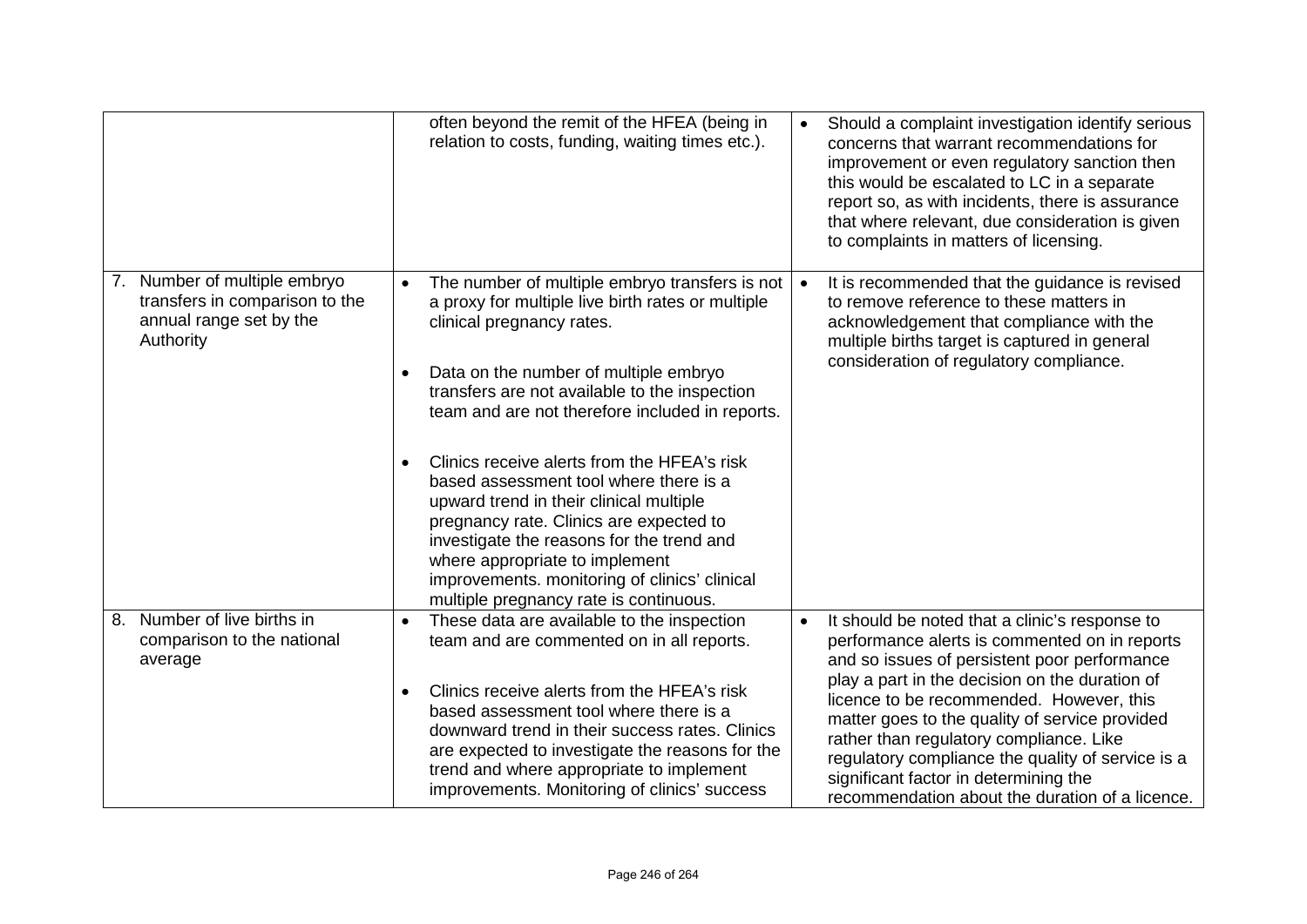| rates is continuous. | It is noted however that success rates form only<br>a part of the assessment of quality of service.                                                                                                                                                                                                                                                                                                                                                      |
|----------------------|----------------------------------------------------------------------------------------------------------------------------------------------------------------------------------------------------------------------------------------------------------------------------------------------------------------------------------------------------------------------------------------------------------------------------------------------------------|
|                      | In consideration of this it is recommended<br>that the guidance is revised to note that<br>when considering the duration of a licence<br>the committee should also consider the<br>quality of service provided. To assure<br>consistency and proportionality<br>consideration of quality should be based on<br>observation of the clinics long term trends in<br>success rates, clinical multiple pregnancy<br>rates; and feedback provided by patients. |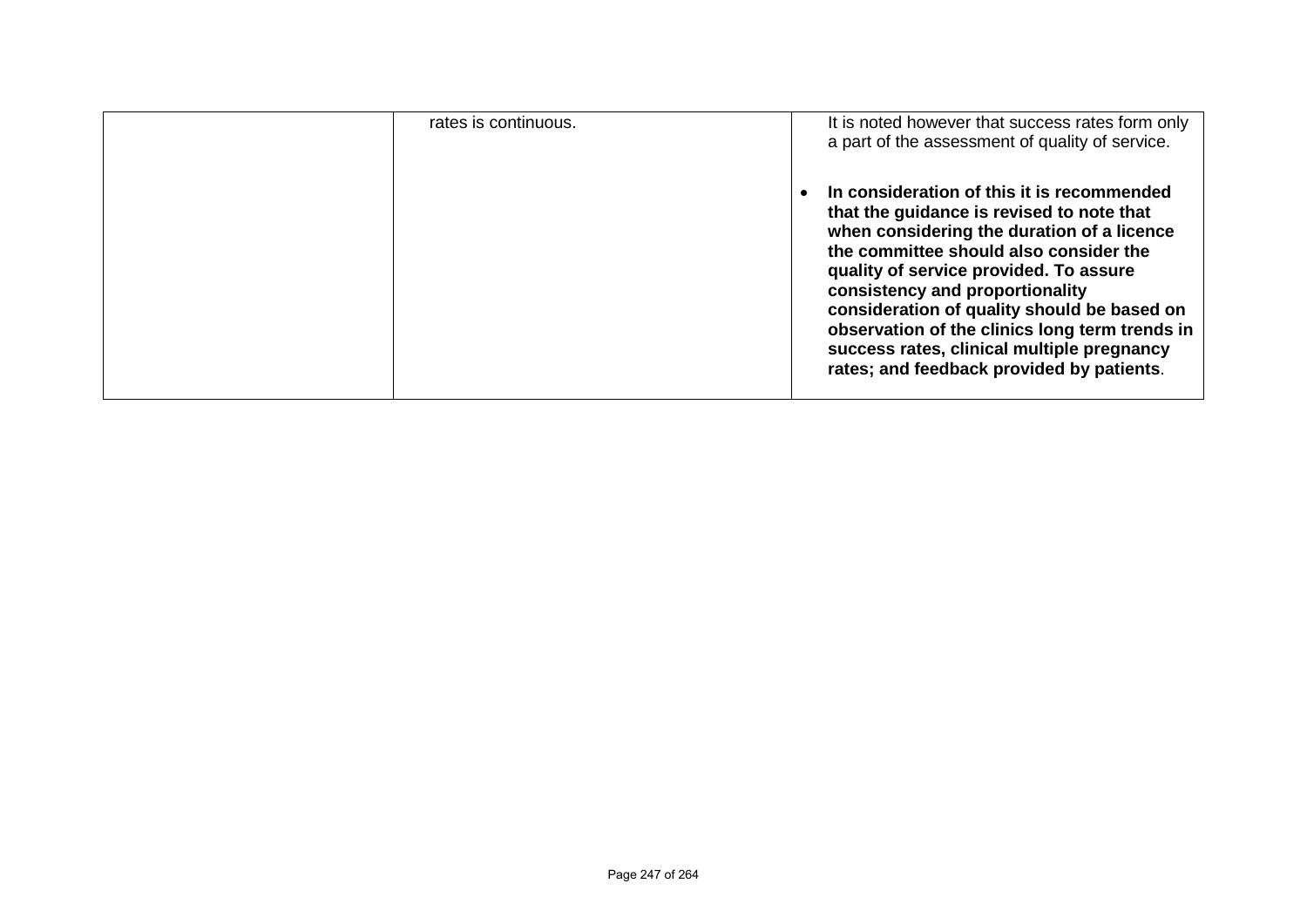# Annex 2 – Advantages and disadvantages of licences of different lengths

| Length of<br><b>Licence</b> | Anticipated circumstances of issue                                                                                                                                                                                                                                                                                                                                                                                                                                                                                                                                                                                                                                                                                                          | <b>Advantages and disadvantages</b>                                                                                                                                                                                                                                                                                                                                                                                                    |
|-----------------------------|---------------------------------------------------------------------------------------------------------------------------------------------------------------------------------------------------------------------------------------------------------------------------------------------------------------------------------------------------------------------------------------------------------------------------------------------------------------------------------------------------------------------------------------------------------------------------------------------------------------------------------------------------------------------------------------------------------------------------------------------|----------------------------------------------------------------------------------------------------------------------------------------------------------------------------------------------------------------------------------------------------------------------------------------------------------------------------------------------------------------------------------------------------------------------------------------|
| 4 years                     | It is suggested that consideration is given to the<br>issue of a 4 year licence where:<br>a clinic has taken appropriate action in<br>relation to any non-compliances identified as<br>posing a risk to patients, their gametes or<br>embryos;<br>where the Person Responsible has given a<br>commitment to the implementation of all the<br>required recommendations in relation to<br>critical and major non compliances<br>the clinic's history suggests that the PR has<br>$\bullet$<br>previously implemented recommendations for<br>improvement and or advice and guidance.<br>there are no serious concerns about the<br>quality of service based on observation of<br>success rates; multiple birth rates; and<br>patient feedback. | A four year licence minimises the regulatory burden for<br>clinics with an unannounced observation based interim<br>inspection occurring at year two.                                                                                                                                                                                                                                                                                  |
| 3 years                     | Licences could be issued for 3 years where a clinic<br>has:<br>a history that indicates a previous failure to<br>implement recommendations for<br>improvement in the time since the last licence<br>renewal;<br>no history (as with a new clinic – particularly<br>one with no previous history of HFEA<br>requirements)                                                                                                                                                                                                                                                                                                                                                                                                                    | A three year licence would allow a clinic to be subject to<br>an interim inspection within one year (rather than the<br>usual two) to review evidence of implementation of<br>recommendations and/ or to review quality of service.<br>Depending on the issues for review this inspection is<br>likely to be announced.<br>The clinic would perceive an increased regulatory<br>burden in the first year but if the interim inspection |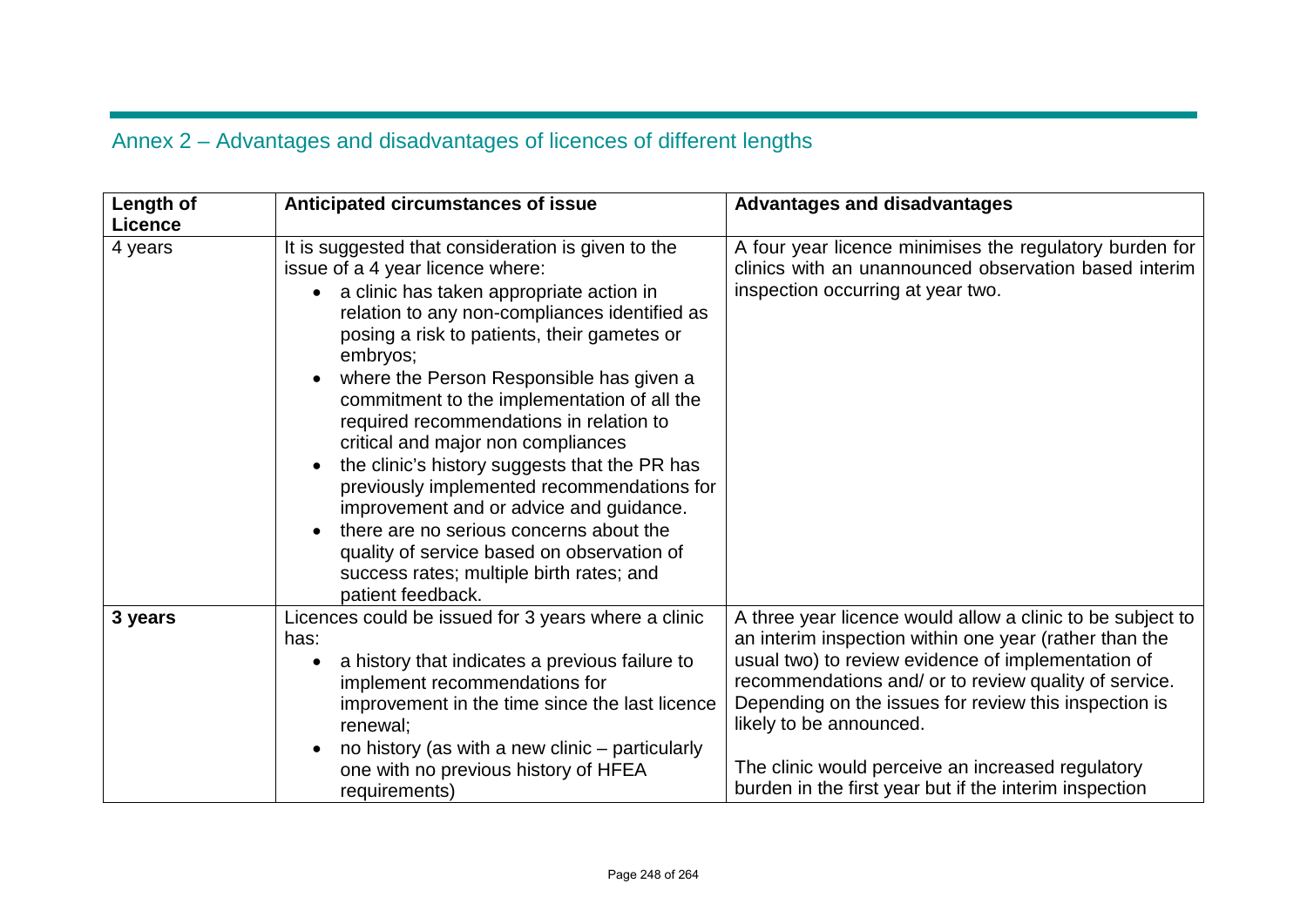| there are concerns related to quality of<br>service. | findings were to demonstrate compliance then the clinic<br>could revert to the usual cycle with renewal after a<br>further two years.                                                                                                                                                                                                                                                                                                                                                                                                                                                                   |
|------------------------------------------------------|---------------------------------------------------------------------------------------------------------------------------------------------------------------------------------------------------------------------------------------------------------------------------------------------------------------------------------------------------------------------------------------------------------------------------------------------------------------------------------------------------------------------------------------------------------------------------------------------------------|
|                                                      | If the interim inspection failed to find evidence of<br>compliance with recommendations then a committee<br>would have an opportunity to consider regulatory<br>sanctions within one year of the grant of the licence<br>rather than the usual two.                                                                                                                                                                                                                                                                                                                                                     |
|                                                      | The imposition of an interim inspection within one year<br>(rather than a renewal which would be needed if a one<br>year licence were to be granted) would allow the<br>compliance team to conduct a targeted inspection: this<br>would have the effect of minimising the impact on<br>compliance resources while providing a clear signal to<br>the clinic that the Authority requires improvement. The<br>added advantage of a targeted inspection is that the<br>clinic and the compliance team would not focus on<br>activities that were considered fully compliant at the<br>previous inspection. |
|                                                      | It is noted that should the interim inspection highlight<br>ongoing concerns procedures for imposition of<br>additional licence conditions or for revocation are more<br>complex mid licence but a licence can be varied to<br>impose conditions or a notice of proposal to revoke a<br>licence can be issued at any time. It is rare however for<br>a clinic to fail to implement recommendations for<br>improvement within prescribed timescales.                                                                                                                                                     |
|                                                      | It is recommended that three year licences are                                                                                                                                                                                                                                                                                                                                                                                                                                                                                                                                                          |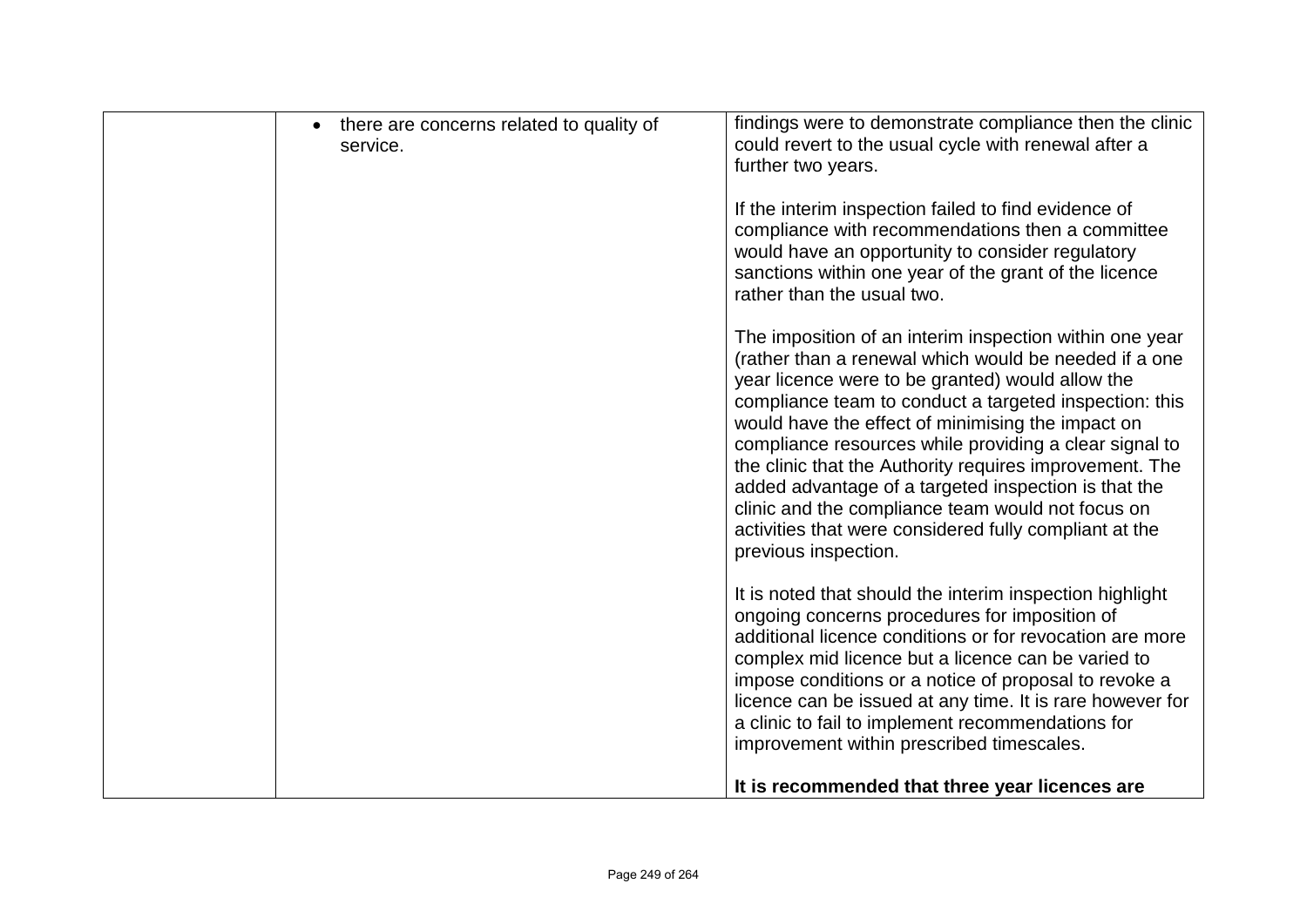|         |                                                                                                                            | adopted as the norm in the circumstances<br>described and for new clinics without any<br>significant experience of HFEA regulatory<br>requirements.                                                                                                                                                                                                                                                                                                                                                                                                                                                                                                                                                                                                          |
|---------|----------------------------------------------------------------------------------------------------------------------------|--------------------------------------------------------------------------------------------------------------------------------------------------------------------------------------------------------------------------------------------------------------------------------------------------------------------------------------------------------------------------------------------------------------------------------------------------------------------------------------------------------------------------------------------------------------------------------------------------------------------------------------------------------------------------------------------------------------------------------------------------------------|
| 2 years | Licences could be issued for 2 years in the<br>circumstances described above                                               | The options in this case are<br>targeted interim at year one followed by renewal<br>$\bullet$<br>at year two, This would send a signal to the<br>clinic that improvement is required but in the<br>absence of an opportunity to revert to the usual<br>two year inspection cycle in the event of<br>satisfactory compliance at year one could<br>impose a disproportionate regulatory burden on<br>the clinic and impact on compliance team<br>resources;<br>renewal at year two only. This could permit<br>persistence of non-compliance, followed by a<br>non-focussed renewal review of all activities<br>including those considered compliant at the time<br>of original renewal.<br>It is not recommended that two year licences are<br>usually issued. |
| 1 year  | Licences could be issued for 1 year in the<br>circumstances described above or where concerns<br>are particularly serious. | This would increase the burden of regulation but would<br>have the effect of giving the compliance team a clear<br>opportunity to review improvements made after one<br>year. There would also be opportunity for imposition of<br>additional conditions should non-compliance persist at<br>the time of the one year renewal.<br>This would impact negatively on compliance resources                                                                                                                                                                                                                                                                                                                                                                       |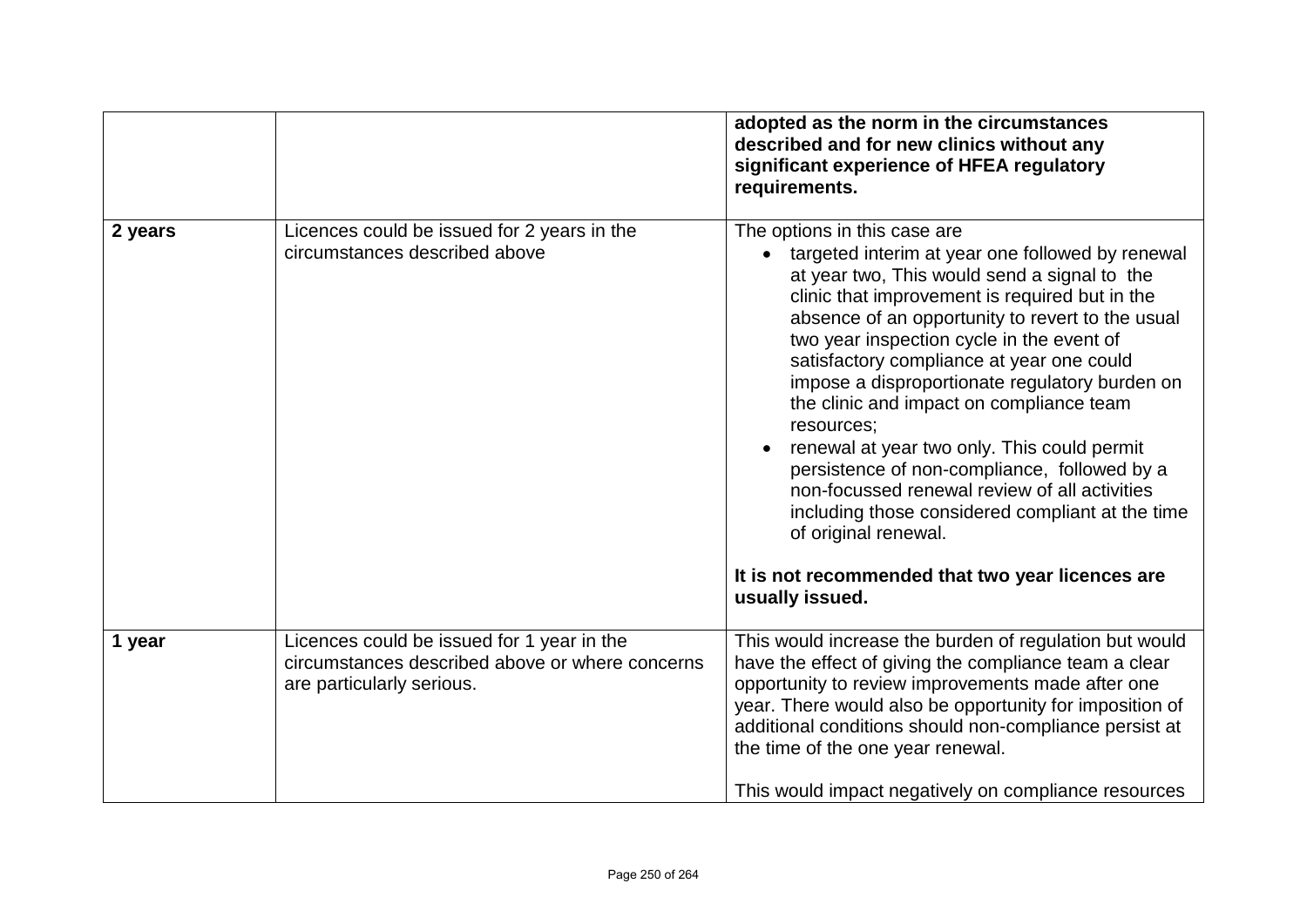|                                                                              |                                                                                                                                                                                                                                                                                     | with the conduct of a renewal inspection after one year<br>requiring re review of all activities as opposed to those<br>requiring improvement. This would be warranted should<br>concerns be wide ranging.<br>It is recommended that this option is considered<br>where there are serious wide ranging concerns and<br>there is either a poor history of compliance or<br>insufficient information to assure a committee that<br>the required improvements will be made.                                                                                                       |
|------------------------------------------------------------------------------|-------------------------------------------------------------------------------------------------------------------------------------------------------------------------------------------------------------------------------------------------------------------------------------|--------------------------------------------------------------------------------------------------------------------------------------------------------------------------------------------------------------------------------------------------------------------------------------------------------------------------------------------------------------------------------------------------------------------------------------------------------------------------------------------------------------------------------------------------------------------------------|
| <b>Adjournment</b><br>and/or issue of<br><b>Special</b><br><b>Directions</b> | Where there is a history that suggests serious<br>concerns about a PR's ability to ensure regulatory<br>compliance then a LC could give consideration to<br>adjourning a decision (perhaps requiring issue of<br>Special Directions) pending the submission of<br>further evidence. | This would have the benefit of allowing grant of a<br>licence only after the PR was able to demonstrate -<br>through the submission of audits or even following a<br>further inspection – not only that recommendations for<br>improvement have been implemented but also that they<br>have been effective in preventing recurrence of non-<br>compliance. Demonstration of the effectiveness of<br>corrective actions requires a clinic to be operational and<br>then to conduct an audit of relevant practices to provide<br>assurance of their compliance with requirements |
|                                                                              |                                                                                                                                                                                                                                                                                     | This option may be most effective where there are very<br>serious concerns about the PRs understanding of the<br>need for improvement and/or in the case of serious<br>concerns about performance at a newly licensed clinic<br>where there is inevitably limited information to support a<br>conclusion that a PR is likely to meet requirements.                                                                                                                                                                                                                             |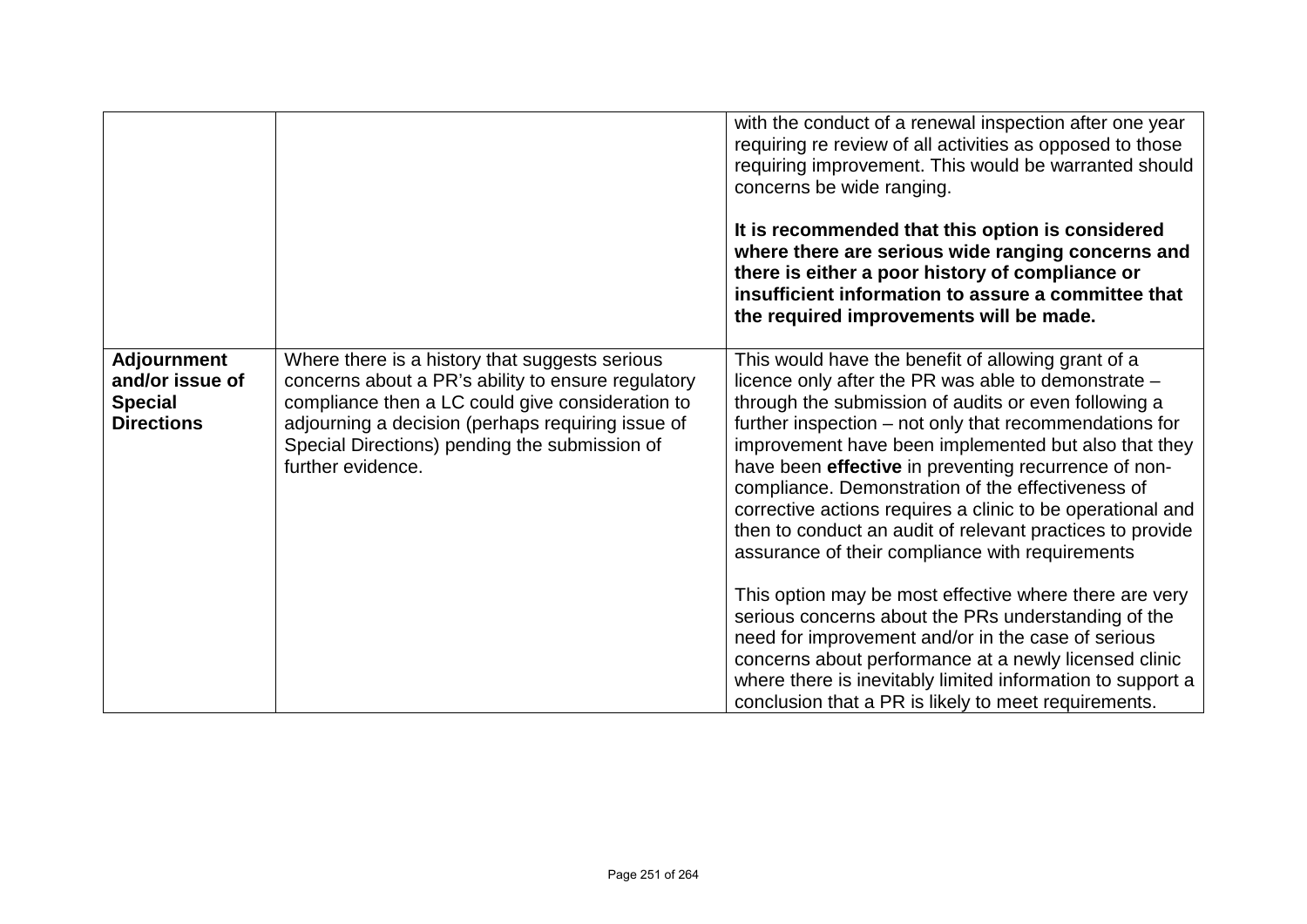## **Annex 3:** factors which a Licensing Committee may consider to be aggravating features when considering whether to impose regulatory sanctions

| <b>Aggravating features as</b><br>currently referenced in the<br>indicative sanctions guidance                                                                                                                                        | <b>Comments on these features</b>                                                                                                                                                                                                                                                                                              | <b>Suggested amendment to indicative sanctions</b><br>guidance                                                                                                                                                                                                                                                                                                                                                                                                                           |
|---------------------------------------------------------------------------------------------------------------------------------------------------------------------------------------------------------------------------------------|--------------------------------------------------------------------------------------------------------------------------------------------------------------------------------------------------------------------------------------------------------------------------------------------------------------------------------|------------------------------------------------------------------------------------------------------------------------------------------------------------------------------------------------------------------------------------------------------------------------------------------------------------------------------------------------------------------------------------------------------------------------------------------------------------------------------------------|
| Failure to obtain required<br>consents relating to<br>use/storage of gametes and<br>embryos and/or to keep proper<br>records of such consents<br>Failure to comply with consents<br>relating to use/storage of<br>gametes and embryos | The HFEA's risk based assessment tool<br>(RBAT) recognises<br><b>Consent failures</b><br>$\bullet$<br>Incorrect identification of gametes/embryos<br><b>Multiple Pregnancy</b><br>$\bullet$<br>Incorrect or incomplete information on<br>donors<br>as four of the six most significant risks<br>associated with IVF treatment. | Option 1<br>Failure of the PR to mitigate the risks of the following to<br>be referenced as aggravating features in the indicative<br>sanctions guidance:<br><b>Consent failures</b><br>$\bullet$<br>Incorrect identification of gametes/embryos<br>$\bullet$<br>Multiple pregnancy rate<br>$\bullet$<br>Cross infection of gametes, embryos or patients<br>$\bullet$<br>Incorrect or incomplete information on donors<br>$\bullet$<br>Damage or loss of gametes or embryos<br>$\bullet$ |
| Failure to comply with<br>witnessing protocols and<br>procedures<br>Failure to comply with multiple                                                                                                                                   | RBAT also considers the following as<br>significant risks of IVF:<br>Cross infection of gametes, embryos or<br>patients<br>Damage or Loss of gametes or embryos                                                                                                                                                                | In recognition however that this list is not and cannot be<br>exhaustive and that there may be other factors which<br>could pose risks to the safety of patients and or their<br>gametes or embryos it is proposed that the indicative<br>sanctions guidance could be significantly simplified as<br>suggested below.                                                                                                                                                                    |
| birth minimisation strategy<br>without good reason                                                                                                                                                                                    | Where a clinic fails to ensure suitable practices<br>are in place to mitigate these key risks then<br>regulatory sanctions may clearly be warranted.                                                                                                                                                                           | Option 2<br>Failure by the PR to ensure that suitable practices                                                                                                                                                                                                                                                                                                                                                                                                                          |
| Failure to provide Authority with<br>information required to be<br>included in the Statutory<br>It should be acknowledged however that non-<br>Register under Section 31 of<br>compliances with respect to these areas of             | are used to ensure the safety of patients their<br>gametes or embryos and or the quality of service<br>provided and or the quality of service provided to<br>be referenced as an aggravating feature in the                                                                                                                    |                                                                                                                                                                                                                                                                                                                                                                                                                                                                                          |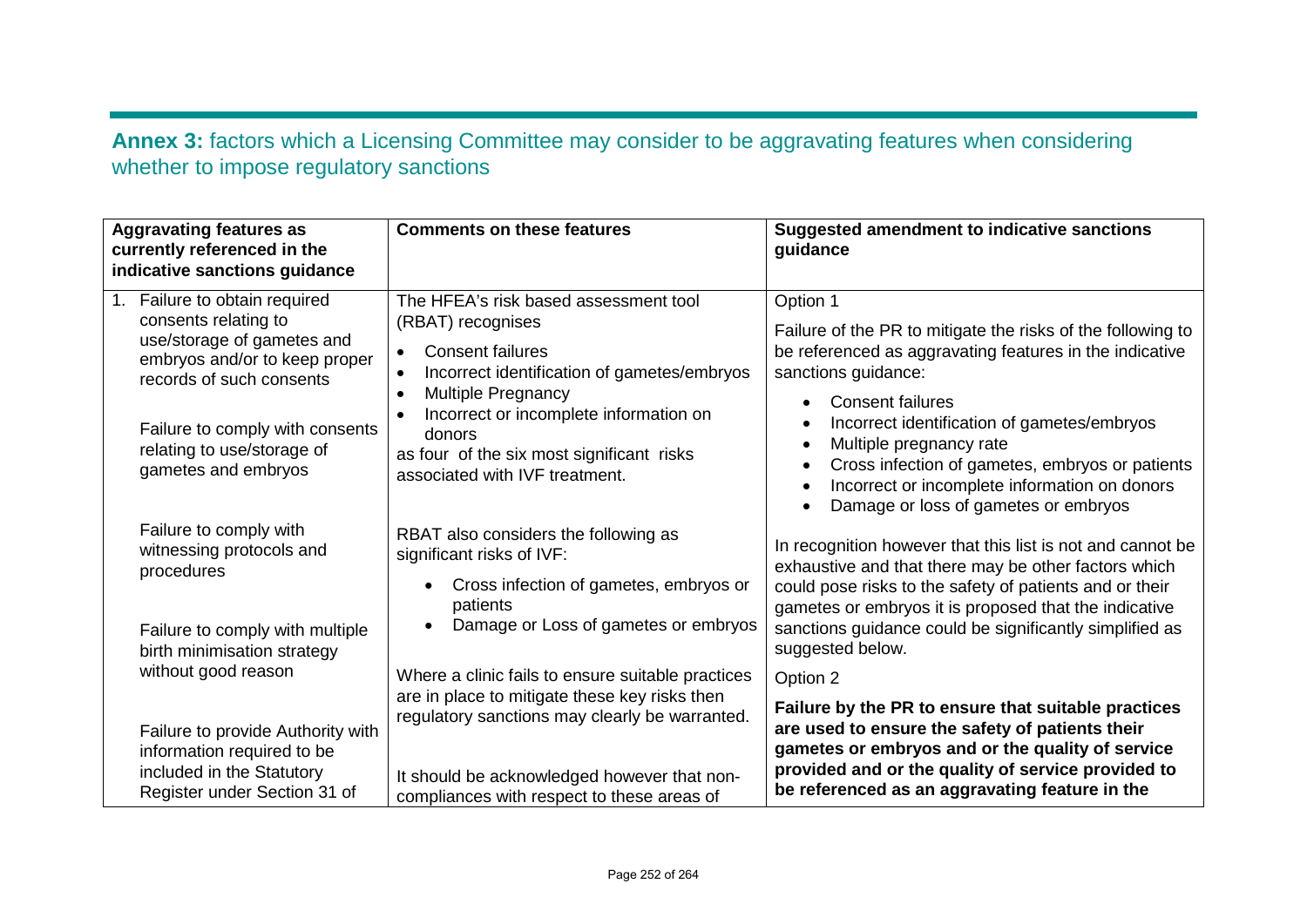<span id="page-16-0"></span>

| the Act (critical information<br>about donors for example) | practice are common and regulatory sanctions<br>would not usually be considered necessary<br>unless a clinic failed to act on<br>recommendations for improvement. | indicative sanctions guidance.<br>While this option is broader, it does reflect actual                                                                                                                     |
|------------------------------------------------------------|-------------------------------------------------------------------------------------------------------------------------------------------------------------------|------------------------------------------------------------------------------------------------------------------------------------------------------------------------------------------------------------|
|                                                            |                                                                                                                                                                   | practice and by referencing the requirement for suitable<br>practices this also aligns the guidance to the<br>circumstances described in the $Act1$ when a licence<br>may be revoked, varied or suspended. |

(i) it is satisfied that there has been any other material change of circumstances since the licence was granted.

## **Section 17 of the Act**

- (a) that the other persons to whom the licence applies are of such character, and are so qualified by training and experience, as to be suitable persons to participate in the activities authorised by the licence,
- (b) that proper equipment is used,
- (d) that suitable practices are used in the course of the activities, . . .
- (e) that the conditions of the licence are complied with,

(g) that the Authority is notified and provided with a report analysing the cause and the ensuing outcome of any serious adverse event or serious adverse reaction.

## **19C Power to suspend licence**

(1) Where the Authority--

(b) is of the opinion that the licence should immediately be suspended,

<sup>1</sup> **Section 18 (Revocation of licence) of the 1990 Human Fertilisation and Embryology Act (as amended) (the Act)**

<sup>(2)</sup> The Authority may revoke a licence otherwise than on application under subsection (1) if--

<sup>(</sup>a) it is satisfied that any information given for the purposes of the application for the licence was in any material respect false or misleading,

<sup>(</sup>b) it is satisfied that the person responsible has failed to discharge, or is unable because of incapacity to discharge, the duty under section 17,

<sup>(</sup>c) it is satisfied that the person responsible has failed to comply with directions given in connection with any licence,

<sup>(</sup>d) it ceases to be satisfied that the premises specified in the licence are suitable for the licensed activity,

<sup>(</sup>g) it ceases to be satisfied that the person responsible is a suitable person to supervise the licensed activity,

<sup>(1)</sup> It shall be the duty of the individual under whose supervision the activities authorised by a licence are carried on (referred to in this Act as the "person responsible") to secure--

<sup>(</sup>a) has reasonable grounds to suspect that there are grounds for revoking a licence, and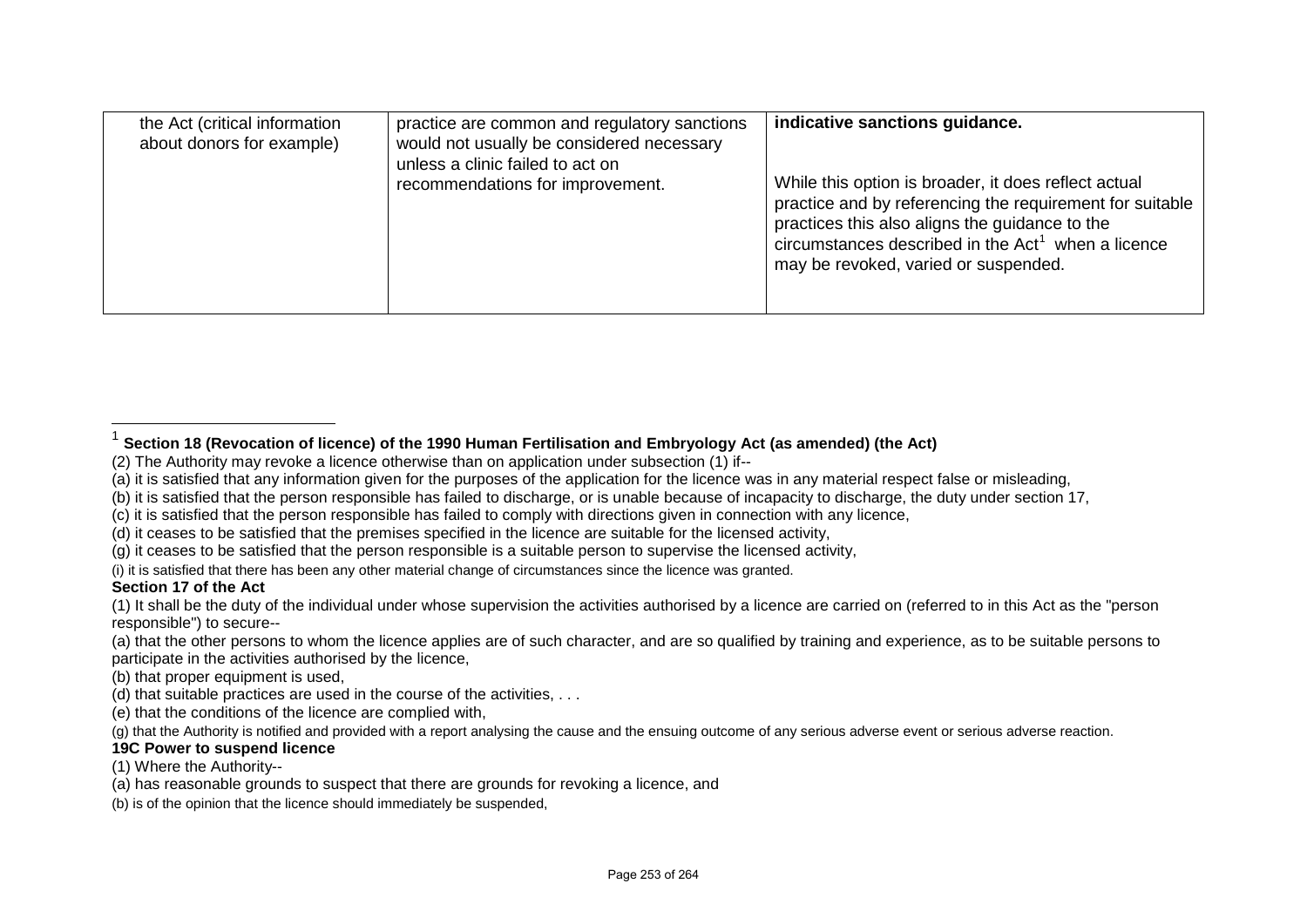|    | 2. Breach of patient confidentiality<br>Breach of statutory storage<br>periods for storage of<br>gametes/embryos             | As described in annex 1, non-compliance with<br>statutory requirements – including these aspects<br>of practice - is commented on in reports and<br>influences any recommendations on the grant or<br>otherwise of a licence.                                                                                      | It is recommended that specific reference to these<br>features is removed from the indicative sanctions<br>guidance.<br>It is recommended that failure by the PR to ensure<br>compliance with the conditions of the licence |
|----|------------------------------------------------------------------------------------------------------------------------------|--------------------------------------------------------------------------------------------------------------------------------------------------------------------------------------------------------------------------------------------------------------------------------------------------------------------|-----------------------------------------------------------------------------------------------------------------------------------------------------------------------------------------------------------------------------|
|    | Failure to notify Authority of<br>incidents                                                                                  | Where failure to ensure compliance with these<br>(or any statutory requirements) has implications<br>for the safety of patients, their gametes or<br>embryos then this might lead to a conclusion<br>that the PR has failed to ensure the use of<br>suitable practices and, therefore, to discharge<br>their duty. | where this may carry a risk to the safety of<br>patients their gametes or embryos and or the<br>quality of service provided should be referenced<br>as an aggravating feature in the indicative<br>sanctions guidance.      |
|    | Failure to properly investigate<br>complaints from users of, or<br>persons affected by, the service<br>offered by the clinic |                                                                                                                                                                                                                                                                                                                    |                                                                                                                                                                                                                             |
| 3. | Repeated breaches of licence<br>conditions or failure to comply<br>with Directions issued by the<br>Authority                | As noted in paragraph 2 of annex 1, the history<br>of compliance is commented on in reports and<br>influences any recommendations on the grant or<br>otherwise of a licence.                                                                                                                                       | It is recommended that specific reference to these<br>features is removed from the indicative sanctions<br>guidance.                                                                                                        |
|    | Failure to comply with<br>recommendations or warnings<br>made by Inspector/Compliance<br>Department                          |                                                                                                                                                                                                                                                                                                                    | These matters are captured in the recommendations<br>suggested above.                                                                                                                                                       |
|    | Failure to comply with<br>recommendations or warnings                                                                        |                                                                                                                                                                                                                                                                                                                    |                                                                                                                                                                                                                             |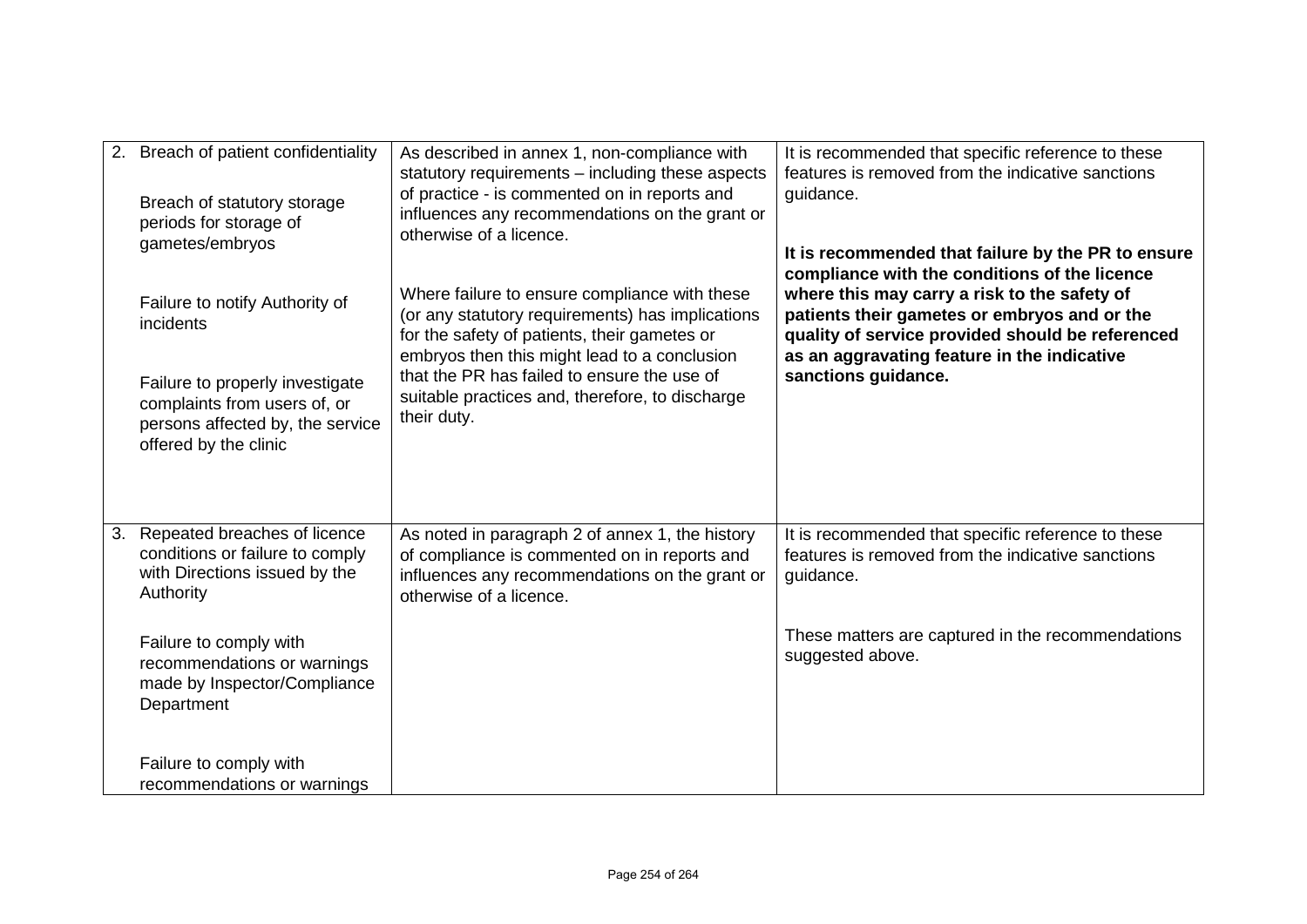| issued by Licence Committee                                                      |                                                                                                                                 |                                                                                                                                                                                                                                                                                                                                                                                               |
|----------------------------------------------------------------------------------|---------------------------------------------------------------------------------------------------------------------------------|-----------------------------------------------------------------------------------------------------------------------------------------------------------------------------------------------------------------------------------------------------------------------------------------------------------------------------------------------------------------------------------------------|
| <b>Dishonesty</b>                                                                | These matters go to the suitability of the PR.                                                                                  | It is recommended that the guidance be revised to<br>reflect that it will be considered an aggravating<br>factor where the person responsible ceases to be                                                                                                                                                                                                                                    |
| Failure to co-operate with<br>investigation or inspection                        |                                                                                                                                 | considered a suitable person to supervise the<br>licensed activity by virtue of dishonesty and or<br>failure to cooperate with investigations<br>particularly where this may compromise the                                                                                                                                                                                                   |
| Failure to notify Authority of<br>material change in circumstances               |                                                                                                                                 | safety of patients their gametes or embryos and<br>or the quality of service provided.                                                                                                                                                                                                                                                                                                        |
| Abuse of trust/position                                                          | Assessment of these matters is considered                                                                                       | It is recommended that specific reference to these<br>features is removed from the indicative sanctions<br>guidance in acknowledgement.                                                                                                                                                                                                                                                       |
| Disregard for system of regulation                                               | likely to be subjective                                                                                                         |                                                                                                                                                                                                                                                                                                                                                                                               |
| Disregard of generally<br>accepted/established guidelines or<br>Code of Practice |                                                                                                                                 |                                                                                                                                                                                                                                                                                                                                                                                               |
| Failure to respond to<br>correspondence from Authority                           |                                                                                                                                 |                                                                                                                                                                                                                                                                                                                                                                                               |
|                                                                                  | The indicative sanctions guidance does not<br>currently reference that failure to ensure the<br>suitability of staff;           | It is recommended that the guidance be revised to<br>reflect that it will be considered an aggravating<br>factor where the person responsible fails to<br>ensure suitability of staff; that proper equipment<br>is used and that premises are suitable particularly<br>where this may impact on the safety of patients<br>their gametes or embryos and or the quality of<br>service provided. |
|                                                                                  | that proper equipment is used, and; the<br>suitability of premises may be grounds for<br>revocation or suspension of a licence. |                                                                                                                                                                                                                                                                                                                                                                                               |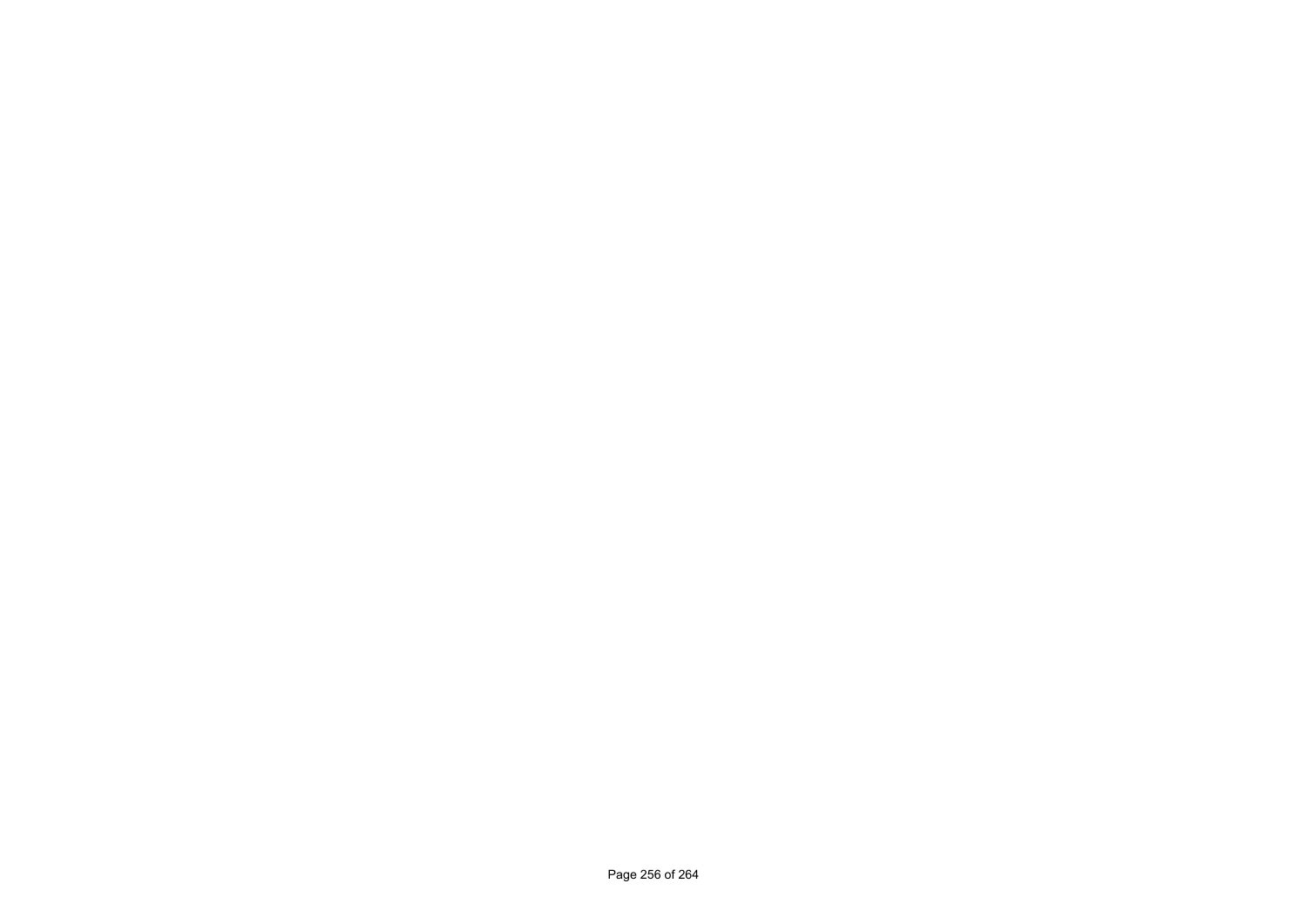**Annex 4:** Compliance and Enforcement Policy showing proposed track changes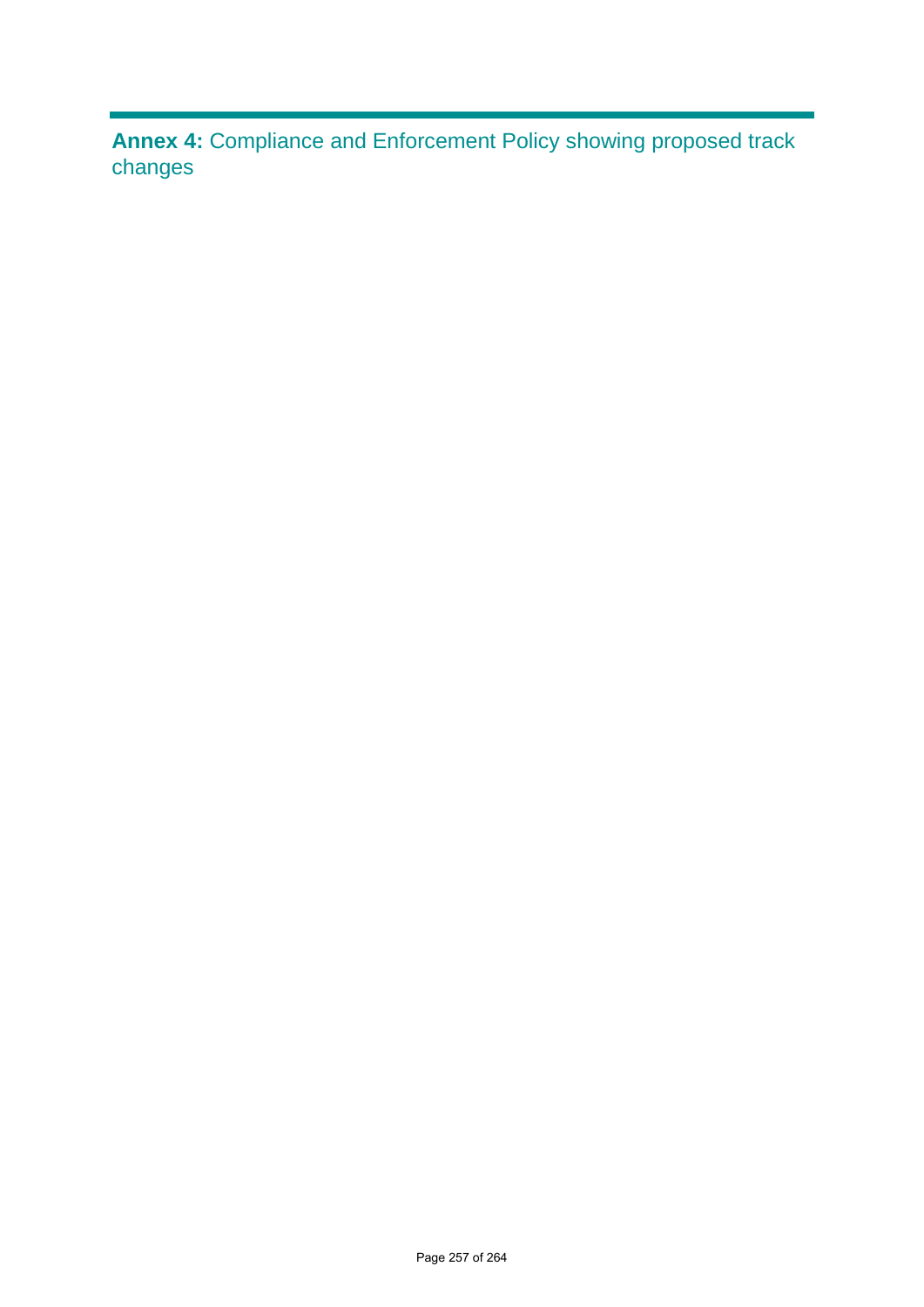## **Purpose of this policy**

- 1.1 This document and appendices set out the Authority's policy on the approach to be adopted, and the measures taken, by the Authority's Compliance Department in order to promote and maintain compliance by licensed centres with:
	- a) all relevant statutory provisions; the provisions of the Human Fertilisation and Embryology Act 1990 ("the Act"):
	- b) licence conditions;
	- c) directions issued by the Authority; and
	- d) the Code of Practice issued by the Authority under Section 25 of the Act.
- 1.2 This policy replaces all previous policies relating to these matters.

## **When to apply this procedure**

- 2.1. The planned inspection process
- 2.2 The escalation and management of concerns regarding the compliance and or the quality of service provided by a centre

## **The enforcement policy**

#### **3. THE INSPECTION PROCESS**

- 3.1 The purpose of an inspection is to:
	- a) assess the extent to which centres comply with the Act; licence conditions; directions and the provisions of the Code of Practice;
	- b) provide an independent and professional perspective on the running of the centre;
	- c) promote good practice so that centres can improve the quality of service they provide to patients and donors;
	- d) provide centres with a positive learning experience;
	- e) provide centres with the opportunity to feed back on their experience of the inspection process, in order to assist the Authority to continually improve its procedures;
	- f) give patients reliable information about a centre's compliance with statutory and other obligations and about the quality and safety of licensed activities undertaken at that centre.
- 3.2 All inspections will be:
	- a) evidence based, consistent, proportionate and open to scrutiny;<br>b) undertaken in a professional and courteous manner;
	- undertaken in a professional and courteous manner;

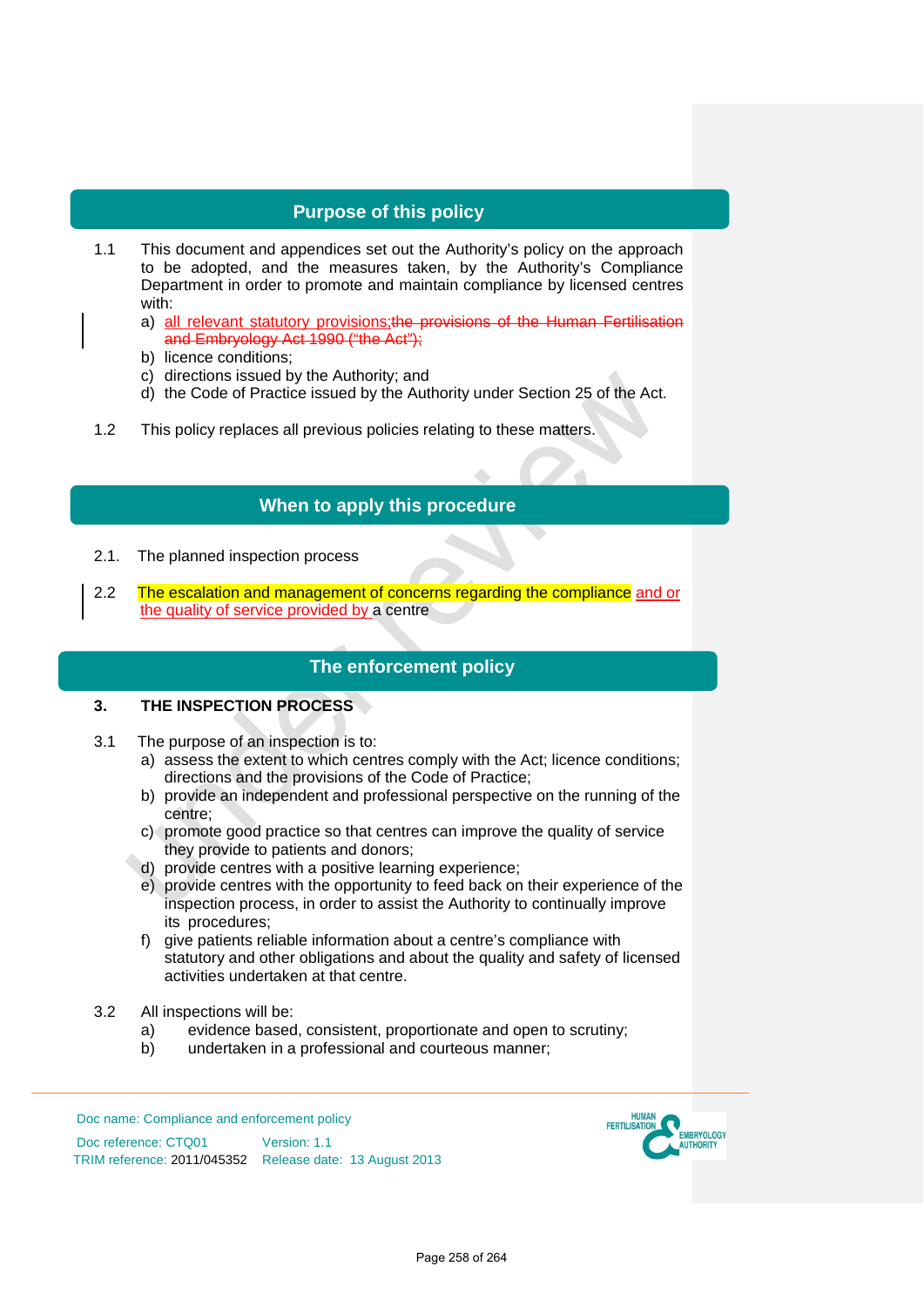- c) be focused on risk;<br>d) aim to add value for
- aim to add value for centres and service users.
- 3.3 The core assumption will be that centres wish to demonstrate compliance with the Act; licence conditions; directions and the Code of Practice. The onus is on centres to demonstrate compliance not on inspectors to find fault.
- 3.4 During the course of an inspection of a licensed centre, the inspection team may identify and require improvements to be made. The inspection team will explain to the Person Responsible for the centre why any improvement needs to be made and the legal-basis for requiring it. The team will take account mitigating factors (those being the factors set out in the Indicative Sanctions Guidance) when considering what recommendations to make. of the challenges a centre might face in meeting a requirement (but must always be mindful of the health, safety and well-being of people who use the service).
- 3.5 A report of every inspection will be drafted following every inspection. The Persons Responsible for licensed centre will be shown the report in draft and will be provided with a reasonable opportunity to comment on the findings and recommendations of the draft report.
- 3.6 The final report will be sent to the Executive Licensing Panel or Licence Committee. The Executive Licensing Panel or Licence Committee make the final decision as to whether a licence should be granted, renewed, allowed to continue, varied, revoked or suspended. The Executive Licensing Panel or Licence Committee also make the final decision as to the actions a centre should take in relation to any area(s) of non-compliance identified as part of the inspection visit.
	- 3.7 After consideration by the Executive Licensing Panel or Licence Committee, routine linspection Rreports will normally be published on the Authority's website. Reports will be produced and published in a style and format which is accessible to all our stakeholders, particularly patients.
	- **4. THE ESCALATION AND MANAGEMENT OF CONCERNS REGARDING THE COMPLIANCE OF A CENTRE**
- 4.1 Where the Authority executive becomes aware that a licensed centre has failed to comply with the provisions of the Act; the conditions attached to its licence; relevant directions issued by the Authority; or the Code of Practice issued by the Authorityof concerns about a centre's compliance or performance, a management review meeting will be held to evaluate the risk and determine a proportionate course of action. as outlined below. MinutesA record of the management review meeting will be kept. .it will normally first seek to encourage the centre to undertake any necessary remedial action and improvements. Where a centre persistently fails to comply, the Authority will seek to achieve compliance via an escalating scale of informal measures to

Doc name: Compliance and enforcement policy

Doc reference: CTQ01 Version: 1.1 TRIM reference: 2011/045352 Release date: 13 August 2013

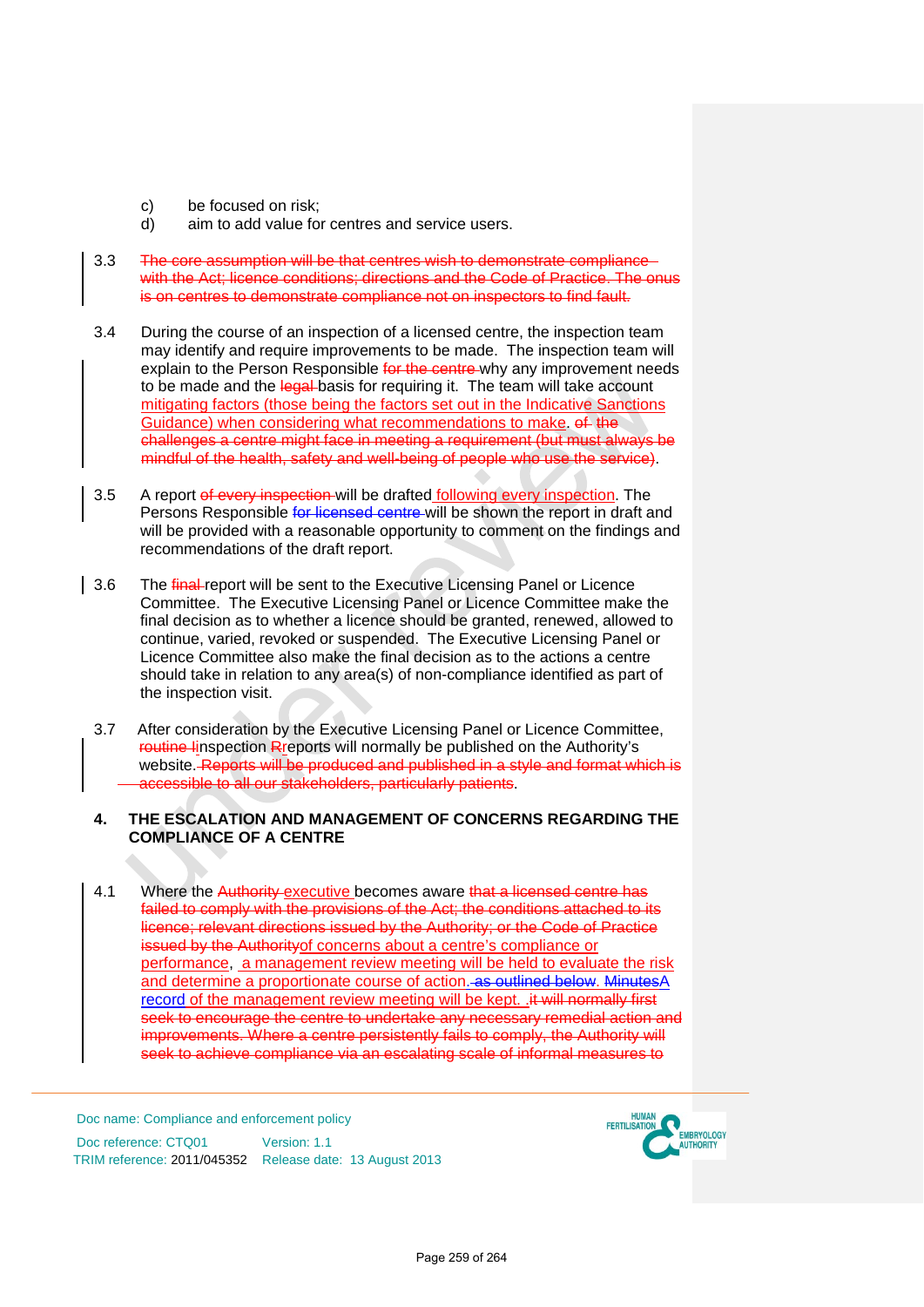formal enforcement action. The diagram at Appendix 1 demonstrates this approach.

- 4.2 Following an evaluation of the actual or potential risks to the safety of patients, gametes and or embryos arising as a consequence of the concerns under investigation, consideration will be given to the most appropriate action. Informal action, including any or all of the following, may be taken Informal action may including any or all of the following actions:
	- a) implementation of a period of performance monitoring
	- b) contacting and/or meeting with the Person Responsible and/or other key staff members to discuss concerns
	- c) an investigation into the foundation, scope and /or scale of concerns. This may include commissioning a review by an expert advisor.
	- d) an unannounced or scheduled inspection visit (depending on the nature of the concerns under investigation). Where there have been observations of non-compliance that have or may pose a risk to the safety of patients, their gametes or embryos or where a serious breach of the Act is suspected the inspection may include potentially forensic scrutiny of some or all of a centre's practices. Where it is necessary to protect the identity of a whistleblower or information source the investigation or inspection may be initiated before the full details of any concerns or allegations are provided to the PR;
	- e) contacting the Person Responsible to discuss area(s) of non-compliance and remedial action identified that that the Person Responsible must undertake and the timescales for doing so if formal enforcement is to be avoided;
	- f) where investigation identifies areas for improvement, completion of a report of the findings of the investigation informing the Person Responsible in writing of the minimum levels of the required improvements identified that that the Person Responsible must undertake and the timescales their implementationif formal enforcement is to be avoided;
	- g) meeting with the Person Responsible to discuss requirements and improvement options (including formulating an improvement plan);
	- $\forall$ h)g) sending a warning letter to the Person Responsible, informing him that formal enforcement will be undertaken if the identified improvements are not completed within a given time scale;

 $\hat{p}$ ) referring a report of the findings of an investigation to the Executive Licensing Panel or Licence Committee documenting recommendations.

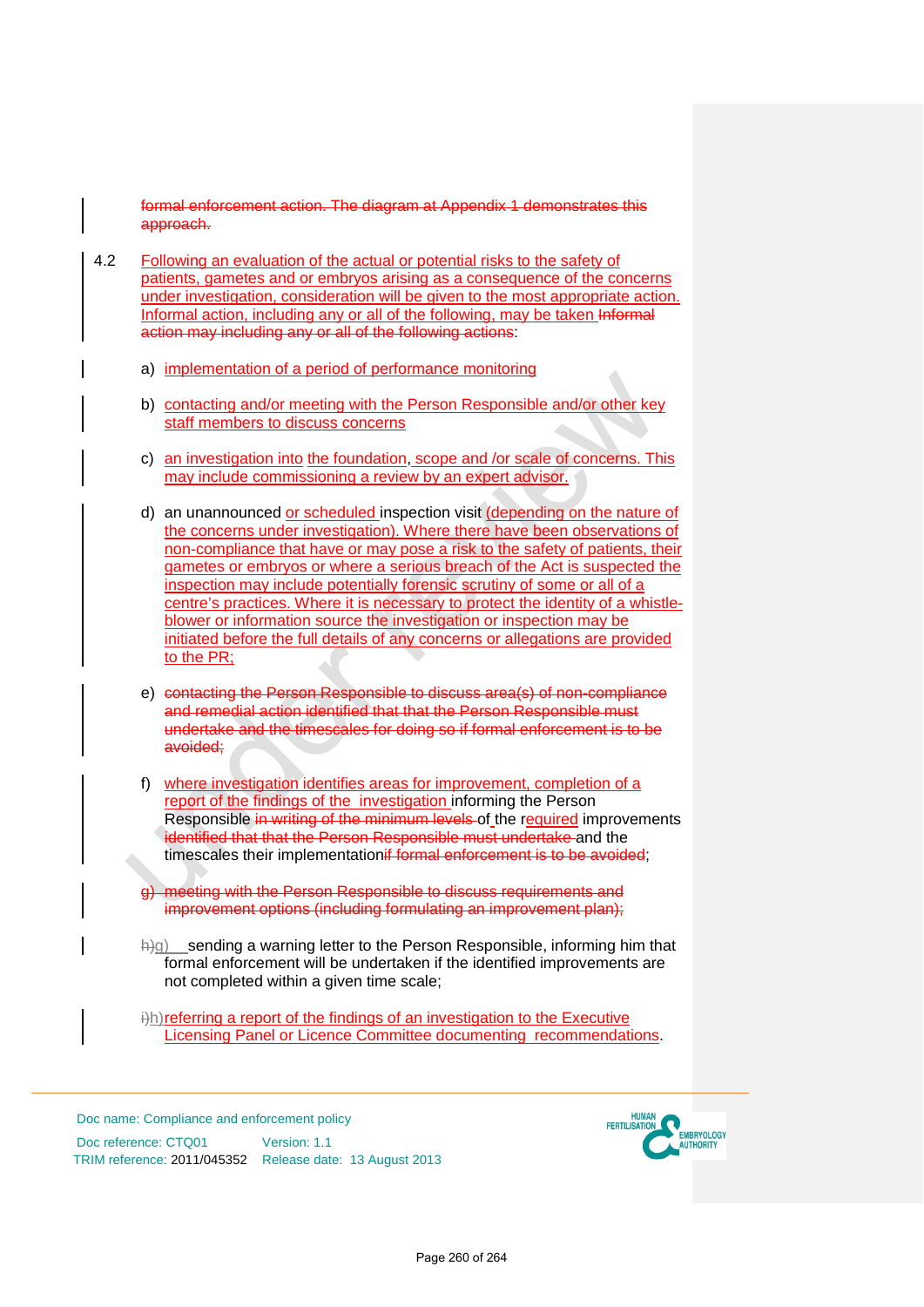- 4.3 Where actual risks to the safety of patients, gametes and or embryos are identified then the following actions may be taken without recourse to the actions descrivbed above Formal action may include any or all of the following actions:
	- a) referring the casea report for consideration by the Executive Licensing Panel / Licence Committee with a recommendation that the licence should be varied (including by imposing additional conditions);

referring the case for consideration by the Executive Licensing Panel / Licence Committee with a recommendation that an additional inspection be scheduled in order to monitor compliance

- referring the casea report for consideration by the Executive Licensing Panel/Licence Committee with a recommendation for that a shortened term licence should be granted:
- $e(b)$  referring the casethe a report for consideration by the Licence Committee with a recommendation that the licence should be revoked (or suspended);
- exercising powers under Section 39 of the Act (taking possession of material from licensed centres during an inspection)
- $\leftrightarrow$ d) applying for a warrant in accordance with 40 of the Act;
- $f(e)$  where a criminal offence may have been committed, referring the matter to the police for criminal investigation; or
- f) where professional codes of conduct may have been breached, referring the professional concerned to the relevant professional body;
- g) where concerns may be relevant to another regulator, informing the relevant regulatory body.
- 4.4 The Authority's compliance department may take formal action if:
	- a) there are concerns about the ability of the Person Responsible to discharge his duties under Section 17 of the Act;
	- b) the centre has not completed or does not appear likely to complete any necessary recommendations for improvement within the stipulated time frame;
	- c) the centre has a previous history of non-compliance or failure to undertake remedial actionsimplement recommendations for improvement promptly or within required timeframes;

Doc name: Compliance and enforcement policy Doc reference: CTQ01 Version: 1.1 TRIM reference: 2011/045352 Release date: 13 August 2013



**Formatted:** Font: (Default) Arial **Formatted:** Indent: Left: 1.27 cm, No bullets or numbering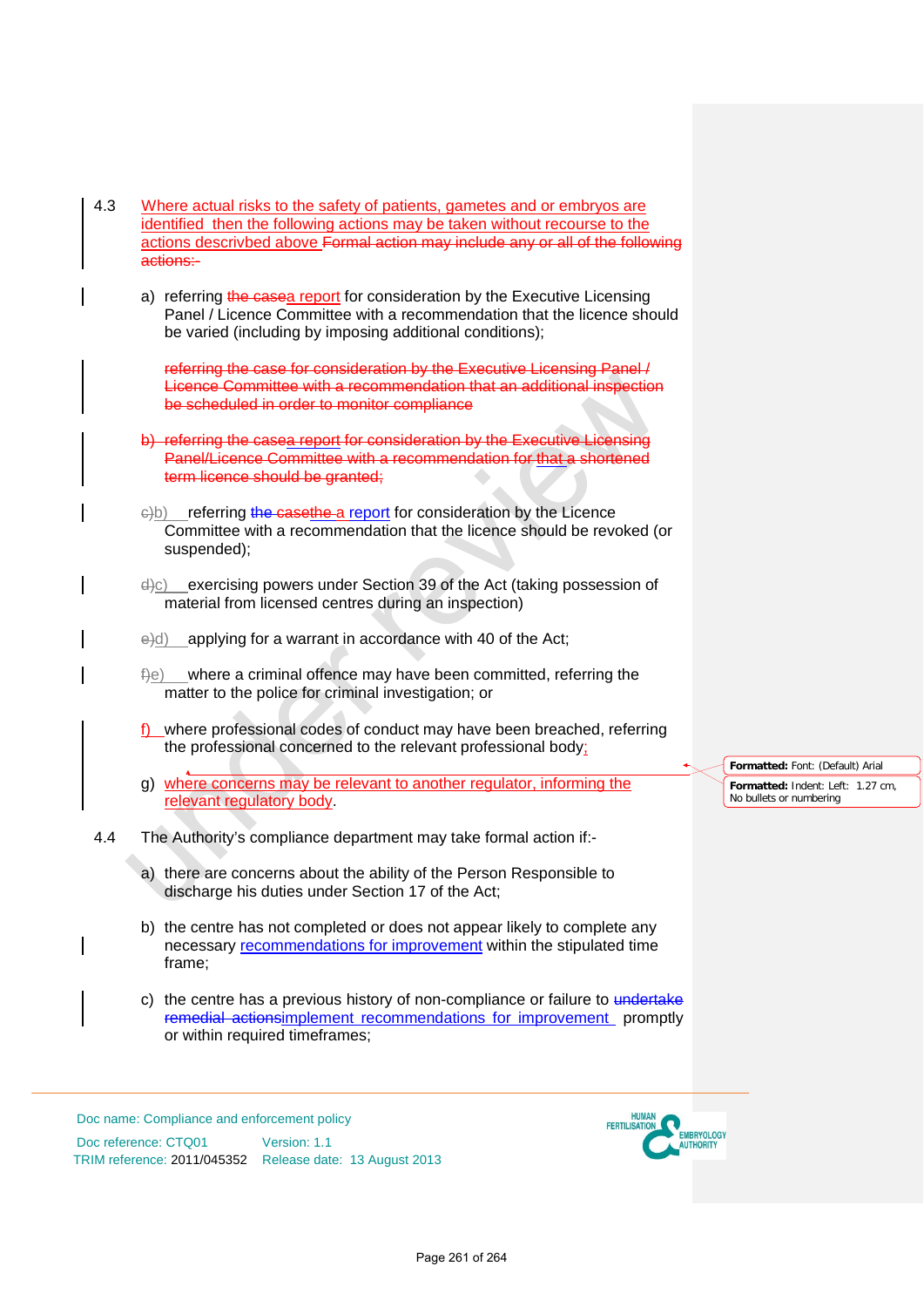- d) there is a risk to patients or service users, or to gametes and embryos; or
- e) there is evidence that a criminal offence may have been, or is being, committed.
- 4.5 In deciding whether to take formal or informal action, the Authority's compliance department will use professional judgement, may take legal advice; and will act proportionately. The compliance department will not make a recommendation for the revocation (or suspension) of the Licence unless one or more of the requirements of Section 18(1) or (2) of the Act are met.
- 4.6 The key mechanism in deciding what action (if any) to take, will be the Management Review. Where the compliance department becomes aware that a centre may not be complying with the Act; licence conditions; directions; or the Code of Practice, a management review meeting will held in relation to that centre. Subsequent review meetings may be held to monitor the situation.
- 4.7 The conduct of the Management Review meeting will be in accordance with the department's protocol and the review meetings will be minuted to provide an audit trail of the consideration of the case and to demonstrate compliance with the principles set out in this policy.
- 4.8 The initial management review will include the centre inspector and at least one Head of Departmentsenior member of the compliance team and such other persons considered appropriate. Those conducting the review will at all times, seek to act in a way which is:
	- fair and non-discriminatory;
	- targeted:
	- efficient and effective;
	- transparent;
	- focused on patients;
	- proportionate;
	- risk focussed;
	- timely;
	- co-ordinated;
	- consistent.
- 4.9 In taking action or making recommendations to the Licence Committee, the Authority's compliance department will take account of the **attitude** of the PR and the centre's compliance history, the **risk** to patients and the **impact** on people using the service.
- 4.10 Any recommendations made in respect of proposed conditions should be "SMART" (Specific, Measurable, Achievable, Realistic and Time-bound)
- 4.11 The Informal action and or recommendations will be formulated by the management review team. Formal action will be agreed with the Chief Inspector and/or the Director of Compliance shall formulate any

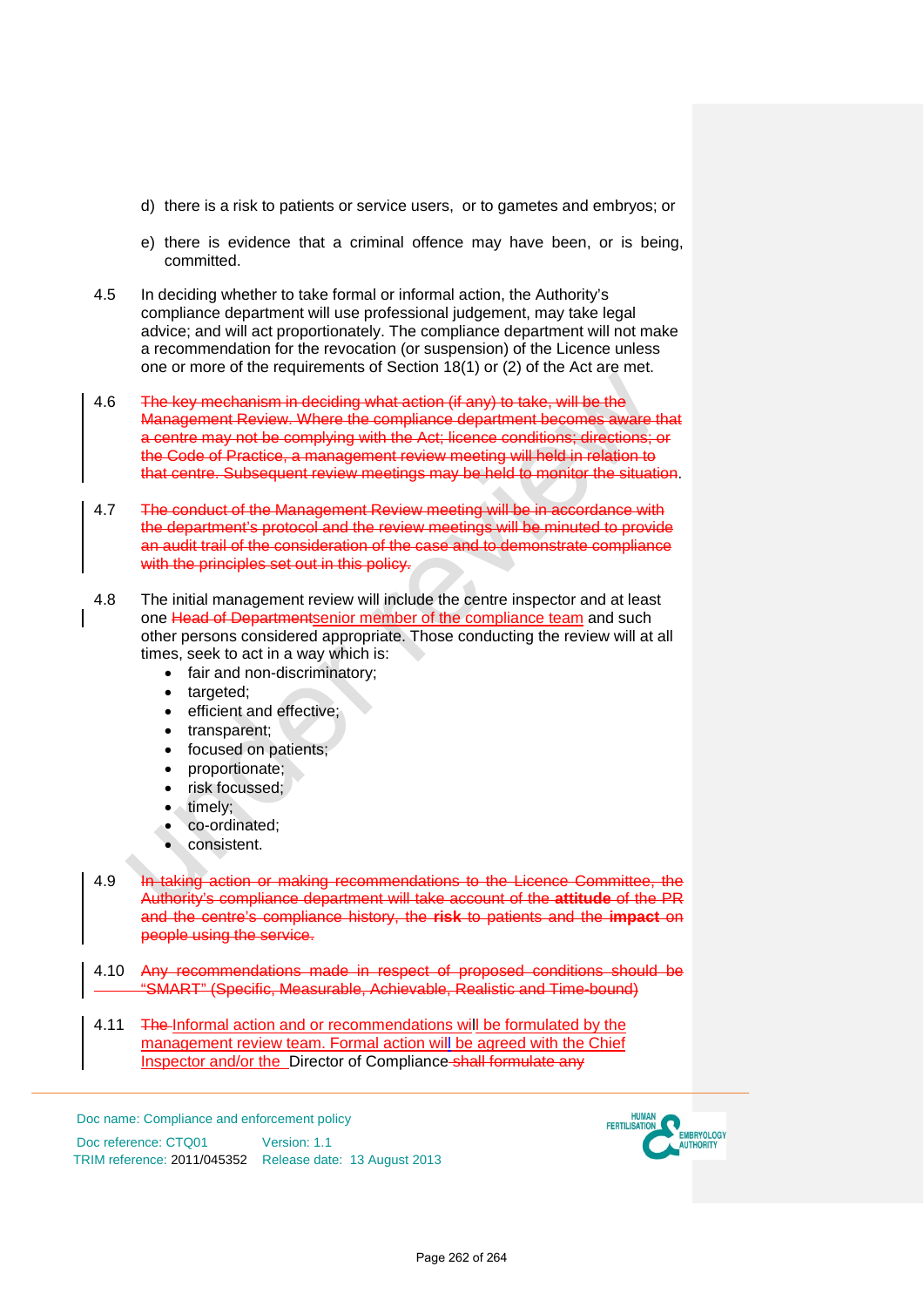recommendations to be made at the conclusion of the Management Review. Where there is a recommendation is that the matter should be referred to refer a concern to the police or that a warrant should be obtained, the recommendation will be brought to the attention of the Chief Executive.

- 4.12 Where the Authority has reasonable grounds for suspecting that an offence under the 1990 Act is being or has been committed on any premises, it may apply to a Justice of the Peace for a warrant to enter, search and seize materials from those premises.
- 4.13 Where the Chief Executive has been informed that the recommendation of the Management Review is that a warrant should be applied for, they shall will inform the Chair of the Authority of the recommendation and the reasons for it.
- 4.14 The Chair may consult the Deputy Chair and the Chair of the Audit and Governance Committee about the recommendation.
- 4.15 In the event of a disagreement amongst those consulted, the Chair may veto the recommendation. The decision to apply for the warrant shall otherwise be made by the Chief Executive.